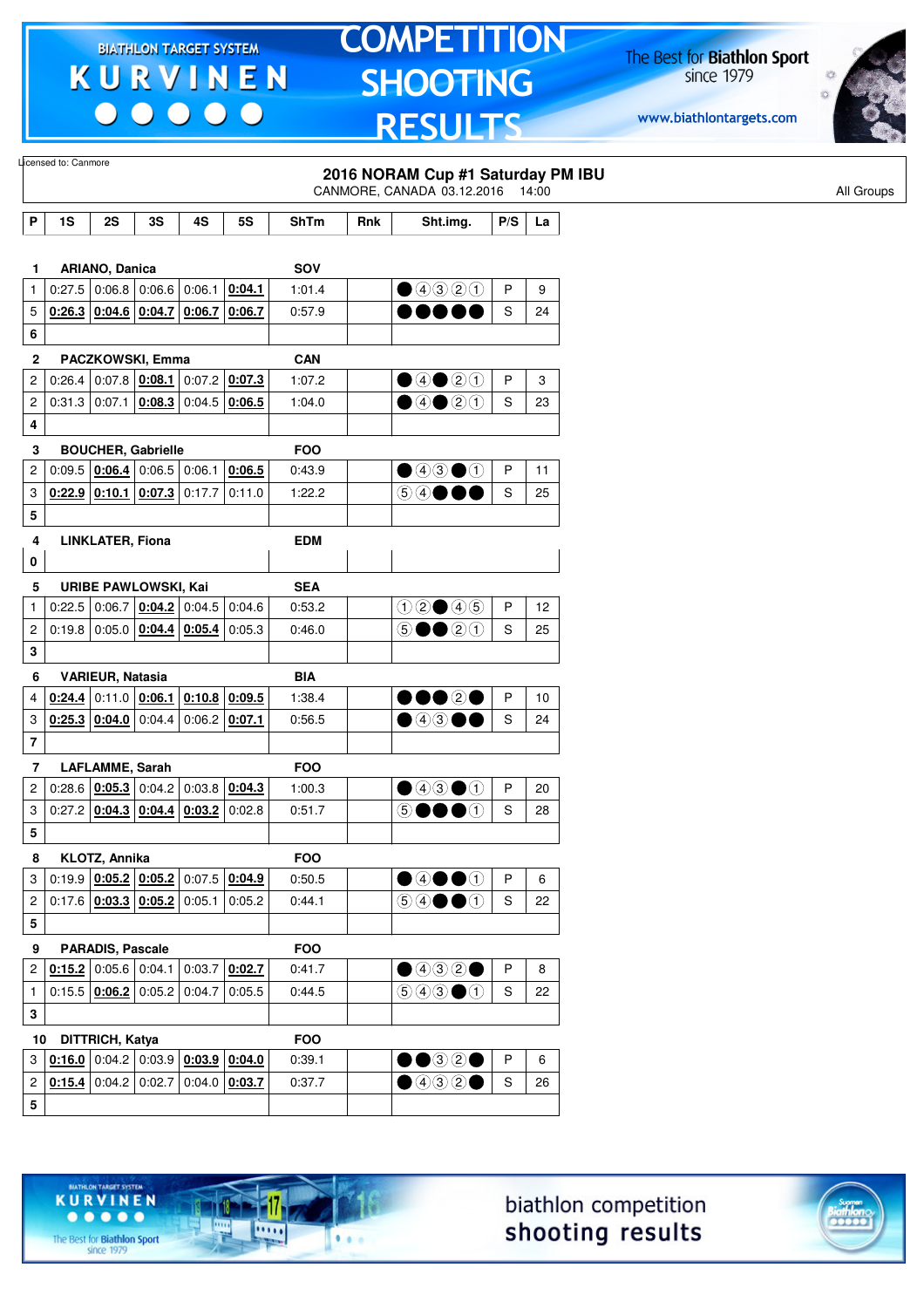$\begin{array}{c|c|c|c|c} \hline \bullet & \bullet & \bullet & \bullet & \bullet \end{array}$ 

# **TOMPETITION SHOOTING RESULTS**

The Best for **Biathlon Sport**<br>since 1979

www.biathlontargets.com



|                         | Licensed to: Canmore  |                        |                                                       |                 |                 |            |     |                                                                                            |              |       |
|-------------------------|-----------------------|------------------------|-------------------------------------------------------|-----------------|-----------------|------------|-----|--------------------------------------------------------------------------------------------|--------------|-------|
|                         |                       |                        |                                                       |                 |                 |            |     | 2016 NORAM Cup #1 Saturday PM IBU<br>CANMORE, CANADA 03.12.2016                            |              | 14:00 |
| P                       | 1S                    | 2S                     | 3S                                                    | 4S              | 5S              | ShTm       | Rnk | Sht.img.                                                                                   | P/S          | La    |
|                         |                       |                        |                                                       |                 |                 |            |     |                                                                                            |              |       |
| 11                      |                       | KAWANO, Sakura         |                                                       |                 |                 | <b>SEA</b> |     |                                                                                            |              |       |
| 3                       | 0:22.0                |                        | $\vert 0.08.4 \vert 0.09.3 \vert 0.09.0 \vert$        |                 | 0:12.0          | 1:22.2     |     | $\mathbf{\mathbf{\textcircled{\text{}}}} \bullet \mathbf{\bullet} \mathbf{\mathbf{\circ}}$ | P            | 9     |
| 4                       |                       |                        | $0:21.0$ 0:07.9 0:12.5                                | $0.07.5$ 0.07.8 |                 | 1:14.6     |     | $\bullet\bullet$ 300                                                                       | S            | 25    |
| $\overline{\mathbf{7}}$ |                       |                        |                                                       |                 |                 |            |     |                                                                                            |              |       |
| 12                      |                       | <b>BENOIT, Natalie</b> |                                                       |                 |                 | <b>TEL</b> |     |                                                                                            |              |       |
| 0                       |                       |                        | $0.14.0$ 0.06.6 0.06.4                                | 0:06.5          | 0:06.0          | 0:45.5     |     | 000005                                                                                     | P            | 12    |
| $\overline{c}$          |                       |                        | $0.36.6$ 0.07.9 0.06.8 0.07.1 0.06.7                  |                 |                 | 1:11.9     |     | $\bigcirc$ 4020                                                                            | S            | 23    |
| $\mathbf 2$             |                       |                        |                                                       |                 |                 |            |     |                                                                                            |              |       |
|                         | 13                    | <b>CHAMBERS, Lexi</b>  |                                                       |                 |                 | <b>FOO</b> |     |                                                                                            |              |       |
| 4                       | 0:27.7                |                        | $\vert 0.07.3 \vert 0.05.9 \vert 0.06.4 \vert 0.11.7$ |                 |                 | 1:05.1     |     | 00020                                                                                      | P            | 13    |
| 4                       | 0:17.7                |                        | $0.06.0$ 0.23.0 0.05.9                                |                 |                 | 1:02.6     |     | $\bullet\bullet\bullet\circ$                                                               | S            | 26    |
| 8                       |                       |                        |                                                       |                 |                 |            |     |                                                                                            |              |       |
|                         | 14                    | <b>SKELTON, Hannah</b> |                                                       |                 |                 | <b>BIA</b> |     |                                                                                            |              |       |
| $\mathbf{1}$            |                       |                        | 0.34.8   0.05.7   0.06.7                              | $0:06.8$ 0:05.2 |                 | 1:06.9     |     | $\bigcirc \bigcirc \bigcirc \bigcirc \bigcirc \bigcirc \bigcirc$                           | P            | 8     |
| 2                       |                       |                        | 0.33.9 0.06.9 0.05.3                                  | $0:03.9$ 0:03.7 |                 | 1:01.1     |     |                                                                                            | S            | 23    |
| 3                       |                       |                        |                                                       |                 |                 |            |     |                                                                                            |              |       |
|                         | 15 ALTWASSER, Kaitlyn |                        |                                                       |                 |                 | <b>FOO</b> |     |                                                                                            |              |       |
| 3                       | 0:19.8                |                        | 0.03.6   0.03.3   0.04.0                              |                 | 0:05.1          | 0:53.4     |     | $\bullet\bullet\circ\circ$                                                                 | P            | 18    |
| 3                       |                       |                        | $0:22.4$   0:11.5   0:05.0                            | 0.05.1   0.12.6 |                 | 1:07.6     |     | $\bullet$ 4 $\bullet$ 0                                                                    | S            | 28    |
| 6                       |                       |                        |                                                       |                 |                 |            |     |                                                                                            |              |       |
| 16                      |                       | PEIFFER, Benita        |                                                       |                 |                 | <b>SEA</b> |     |                                                                                            |              |       |
| 4                       |                       |                        | $0.17.6$ 0:08.1 0:06.9                                | $0.07.4$ 0.07.4 |                 | 0:54.0     |     | ●2●●●                                                                                      | P            | 10    |
| 3                       |                       |                        | $0.21.3$ 0.07.8 0.07.1                                | 0:07.3 0:06.3   |                 | 0:55.2     |     | 5●●2●                                                                                      | S            | 22    |
| $\overline{\mathbf{r}}$ |                       |                        |                                                       |                 |                 |            |     |                                                                                            |              |       |
|                         | 17 BOBIER, Sol        |                        |                                                       |                 |                 | <b>EDM</b> |     |                                                                                            |              |       |
| 4                       |                       |                        | $0.32.8$ 0.07.5 0.08.7 0.08.1 0.09.2                  |                 |                 | 1:17.5     |     | $\bullet\bullet\bullet$                                                                    | P            | 21    |
| $\overline{c}$          |                       |                        | $0.30.5$ 0.08.2 0.09.0 0.05.9 0.06.6                  |                 |                 | 1:08.5     |     | $\bullet$ 200                                                                              | S            | 26    |
| 6                       |                       |                        |                                                       |                 |                 |            |     |                                                                                            |              |       |
|                         | 18                    |                        | <b>TROUILLOT, Oranne</b>                              |                 |                 | <b>CAN</b> |     |                                                                                            |              |       |
| 4                       | 0:26.4                |                        | $0.06.7$ 0.07.7 0.07.1 0.07.7                         |                 |                 | 1:03.3     |     | $\bullet\bullet\bullet\circ$                                                               | P            | 16    |
| 5                       |                       |                        | $0.19.7$ $0.06.5$ $0.06.2$ $0.05.6$ $0.04.8$          |                 |                 | 0:52.5     |     |                                                                                            | S            | 24    |
| 9                       |                       |                        |                                                       |                 |                 |            |     |                                                                                            |              |       |
|                         | 19                    | WALCH, Naomi           |                                                       |                 |                 | <b>FOO</b> |     |                                                                                            |              |       |
| $\mathbf{1}$            |                       |                        | $0:18.9$ 0:05.9 0:06.7                                | $0.07.4$ 0.06.6 |                 | 0:48.7     |     | $\textcircled{\scriptsize{9}}\textcircled{\scriptsize{9}}\textcircled{\scriptsize{1}}$     | P            | 18    |
| $\mathbf{1}$            |                       | $0:17.4$ 0:05.5 0:05.1 |                                                       |                 | $0:04.9$ 0:04.5 | 0:46.9     |     | ④④③①                                                                                       | S            | 27    |
| 2                       |                       |                        |                                                       |                 |                 |            |     |                                                                                            |              |       |
|                         | 20                    | <b>BROWN, Abigail</b>  |                                                       |                 |                 | <b>EDM</b> |     |                                                                                            |              |       |
| 1                       |                       |                        | $0.24.2$ 0.06.0 0.05.5 0.05.3 0.05.6                  |                 |                 | 0:50.5     |     | (50000)                                                                                    | $\mathsf{P}$ | 17    |
| 4                       |                       |                        | $0.28.8$ 0.06.3 0.05.1                                |                 | $0:09.4$ 0:05.4 | 1:05.3     |     | $\bullet$ 4000                                                                             | S            | 29    |
| 5                       |                       |                        |                                                       |                 |                 |            |     |                                                                                            |              |       |
|                         |                       |                        |                                                       |                 |                 |            |     |                                                                                            |              |       |





**GET SYSTE** 

17

**DOM:** 

 $1.1.1$ 

**KURVINEN**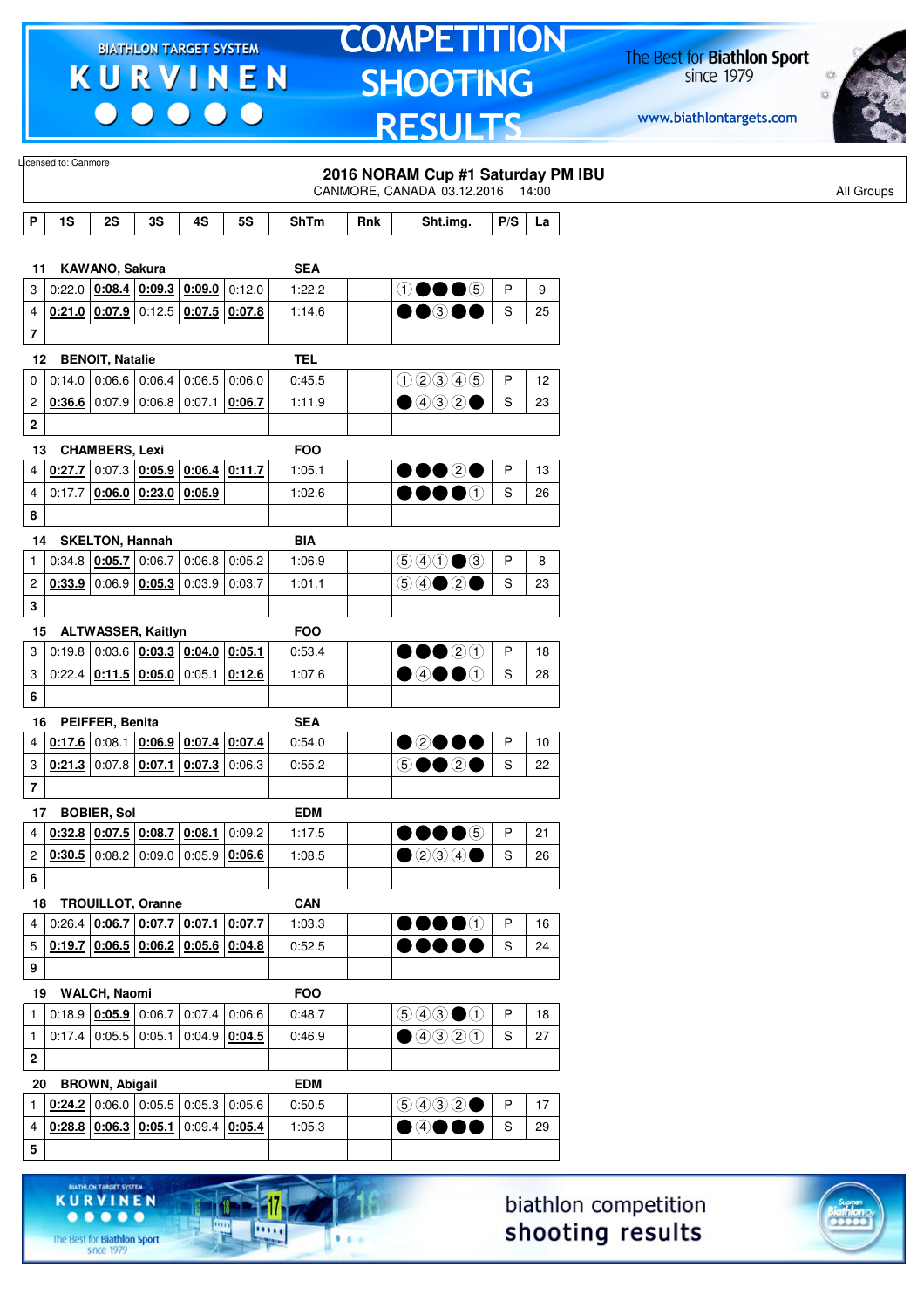$\begin{array}{c} \bullet\bullet\bullet\bullet\bullet\bullet \end{array}$ 

KURVINEN

 $\begin{array}{ccccccccccccccccc} \bullet & \bullet & \bullet & \bullet & \bullet & \bullet & \bullet \end{array}$ 

The Best for **Biathlon Sport**<br>since 1979

17.

 $\overline{\cdots}$ 

 $1.1.1$ 

## **TOMPETITION** SHOOTING **RESULTS**

The Best for **Biathlon Sport**<br>since 1979



|                         | Licensed to: Canmore |                        |                                              |                 |           |             |     | 2016 NORAM Cup #1 Saturday PM IBU                                                      |              |            |
|-------------------------|----------------------|------------------------|----------------------------------------------|-----------------|-----------|-------------|-----|----------------------------------------------------------------------------------------|--------------|------------|
|                         |                      |                        |                                              |                 |           |             |     | CANMORE, CANADA 03.12.2016 14:00                                                       |              |            |
| P                       | 1S                   | 2S                     | 3S                                           | 4S              | <b>5S</b> | <b>ShTm</b> | Rnk | Sht.img.                                                                               | P/S          | La         |
|                         |                      |                        |                                              |                 |           |             |     |                                                                                        |              |            |
| 21                      |                      | <b>HENNING, Sorsha</b> |                                              |                 |           | <b>SEA</b>  |     |                                                                                        |              |            |
| $\mathbf{1}$            |                      |                        | $0:26.0$ 0:06.2 0:05.4 0:06.1                |                 | 0:07.4    | 1:00.9      |     | $\bigcirc$ $\bigcirc$ $\bigcirc$ $\bigcirc$ $\bigcirc$                                 | P            | 10         |
| 2                       |                      |                        | $0.33.6$ $0.06.7$ 0.10.0 0.08.6              |                 | 0:07.8    | 1:13.4      |     | $\bigcirc$ 43 $\bigcirc$ 1                                                             | $\mathbf S$  | 29         |
| 3                       |                      |                        |                                              |                 |           |             |     |                                                                                        |              |            |
| 22                      |                      | <b>MOUTRAY, Linnea</b> |                                              |                 |           | <b>NEC</b>  |     |                                                                                        |              |            |
| 4                       |                      |                        | $0.20.5$ $0.11.8$ $0.07.3$ 0.13.4            |                 | 0:08.9    | 1:13.1      |     | $\bullet$ 4000                                                                         | $\mathsf{P}$ | 11         |
| 0                       |                      |                        | $0.17.3$ 0.04.9 0.05.2 0.05.7                |                 | 0:05.0    | 0:43.7      |     | 99900                                                                                  | S            | 25         |
| 4                       |                      |                        |                                              |                 |           |             |     |                                                                                        |              |            |
| 23                      |                      |                        | <b>SHERRINGTON, Jenna</b>                    |                 |           | <b>FOO</b>  |     |                                                                                        |              |            |
| 0                       |                      |                        | $0.22.9$ 0.03.2 0.03.4 0.02.9                |                 | 0:05.3    | 0:40.3      |     | 9990                                                                                   | P            | 13         |
| $\mathbf{1}$            |                      |                        | $0.19.5$ 0.03.0 0.02.6 0.02.7                |                 | 0:03.3    | 0:37.8      |     | ④④②①                                                                                   | $\mathbf S$  | 25         |
| 1                       |                      |                        |                                              |                 |           |             |     |                                                                                        |              |            |
|                         | 24 SAUVÉ, Élise      |                        |                                              |                 |           | <b>FOO</b>  |     |                                                                                        |              |            |
| $\mathbf{1}$            |                      |                        | $0:22.6$ $0:02.5$ 0:04.0 0:02.5 0:02.3       |                 |           | 0:36.2      |     | $\textcircled{\scriptsize{9}}\textcircled{\scriptsize{9}}\textcircled{\scriptsize{1}}$ | P            | 16         |
| $\mathbf 2$             |                      |                        | $0:14.6$ $0:03.5$ $0:04.9$ $0:02.8$ $0:02.7$ |                 |           | 0:36.0      |     | $\bullet$ 43 $\bullet$ 1                                                               | S            | 22         |
| 3                       |                      |                        |                                              |                 |           |             |     |                                                                                        |              |            |
| 25                      |                      | ORVIG, Megan           |                                              |                 |           | <b>CAN</b>  |     |                                                                                        |              |            |
| 3                       |                      |                        | $0:22.6$ $0:05.0$ $0:07.7$ $0:08.5$          |                 | 0:12.3    | 1:03.2      |     | 50000                                                                                  | $\sf P$      | 4          |
| 0                       |                      |                        | $0.15.7 \mid 0.03.3 \mid 0.03.9 \mid 0.02.9$ |                 | 0:02.9    | 0:35.3      |     | 9990                                                                                   | S            | 22         |
| 3                       |                      |                        |                                              |                 |           |             |     |                                                                                        |              |            |
| 26                      |                      | <b>OSNESS, Emma</b>    |                                              |                 |           | <b>FOO</b>  |     |                                                                                        |              |            |
| 1                       |                      | $0.14.5$ 0.07.4        |                                              | $0:03.2$ 0:02.5 | 0:02.3    | 0:42.1      |     | 9992                                                                                   | P            | 8          |
| 2                       |                      | 0.21.7   0.04.4        | $0:02.6$ 0:02.4                              |                 | 0:02.1    | 0:41.7      |     | $\bullet$ ①⑤③                                                                          | S            | 23         |
| 3                       |                      |                        |                                              |                 |           |             |     |                                                                                        |              |            |
|                         | 27 HOILETT, Claire   |                        |                                              |                 |           | <b>CAN</b>  |     |                                                                                        |              |            |
| $\overline{0}$          |                      |                        | $0.21.8$ 0.05.6 0.05.6 0.05.6 0.05.4         |                 |           | 0:56.3      |     | 60000                                                                                  | P            | $\sqrt{7}$ |
| 3                       |                      |                        | $0.23.9$ $0.08.0$ 0:12.2 0:07.9 0:06.8       |                 |           | 1:07.1      |     | $\textcolor{red}{\bullet}$ 4300                                                        | S            | 22         |
| 3                       |                      |                        |                                              |                 |           |             |     |                                                                                        |              |            |
| 28                      |                      |                        | <b>GRANDBOIS, Pauline</b>                    |                 |           | <b>BIA</b>  |     |                                                                                        |              |            |
| 0                       |                      |                        | $0.22.5$ 0.05.1 0.04.3 0.03.5                |                 | 0:03.1    | 0:44.6      |     | 90000                                                                                  | P            | 10         |
| $\overline{\mathbf{c}}$ |                      |                        | $0.16.9$ $0.04.9$ $0.06.5$ $0.05.8$          |                 | 0:05.3    | 0:46.3      |     | $\odot$ $\odot$ $\odot$ $\odot$                                                        | $\mathsf S$  | 24         |
| $\mathbf 2$             |                      |                        |                                              |                 |           |             |     |                                                                                        |              |            |
| 29                      |                      | <b>DEJONG, Willem</b>  |                                              |                 |           | <b>FOO</b>  |     |                                                                                        |              |            |
| $\mathbf{1}$            |                      | 0.17.6   0.04.7        |                                              | $0:07.6$ 0:07.3 | 0:04.4    | 0:51.9      |     | $\textcircled{\scriptsize{9}}\textcircled{\scriptsize{9}}\textcircled{\scriptsize{1}}$ | $\mathsf P$  | 21         |
| 4                       |                      |                        | $0.20.6$ 0.07.8 $0.09.6$ 0.04.2 0.04.9       |                 |           | 0:57.4      |     | •••••                                                                                  | S            | 21         |
| 5                       |                      |                        |                                              |                 |           |             |     |                                                                                        |              |            |
| 30                      |                      | PLUNKETT, John         |                                              |                 |           | <b>FOO</b>  |     |                                                                                        |              |            |
| 3                       |                      | $0:27.9$ 0:05.4        |                                              | $0:09.3$ 0:07.2 | 0:07.8    | 1:05.9      |     | 5●3●●                                                                                  | P            | 20         |
| 2                       |                      |                        | $0.26.9$ 0.09.7 0.08.2 0.07.8                |                 | 0:07.7    | 1:10.1      |     | $\textcircled{\scriptsize{9}}\textcircled{\scriptsize{9}}\textcircled{\scriptsize{9}}$ | $\mathbf S$  | 21         |
| 5                       |                      |                        |                                              |                 |           |             |     |                                                                                        |              |            |
|                         |                      |                        |                                              |                 |           |             |     |                                                                                        |              |            |

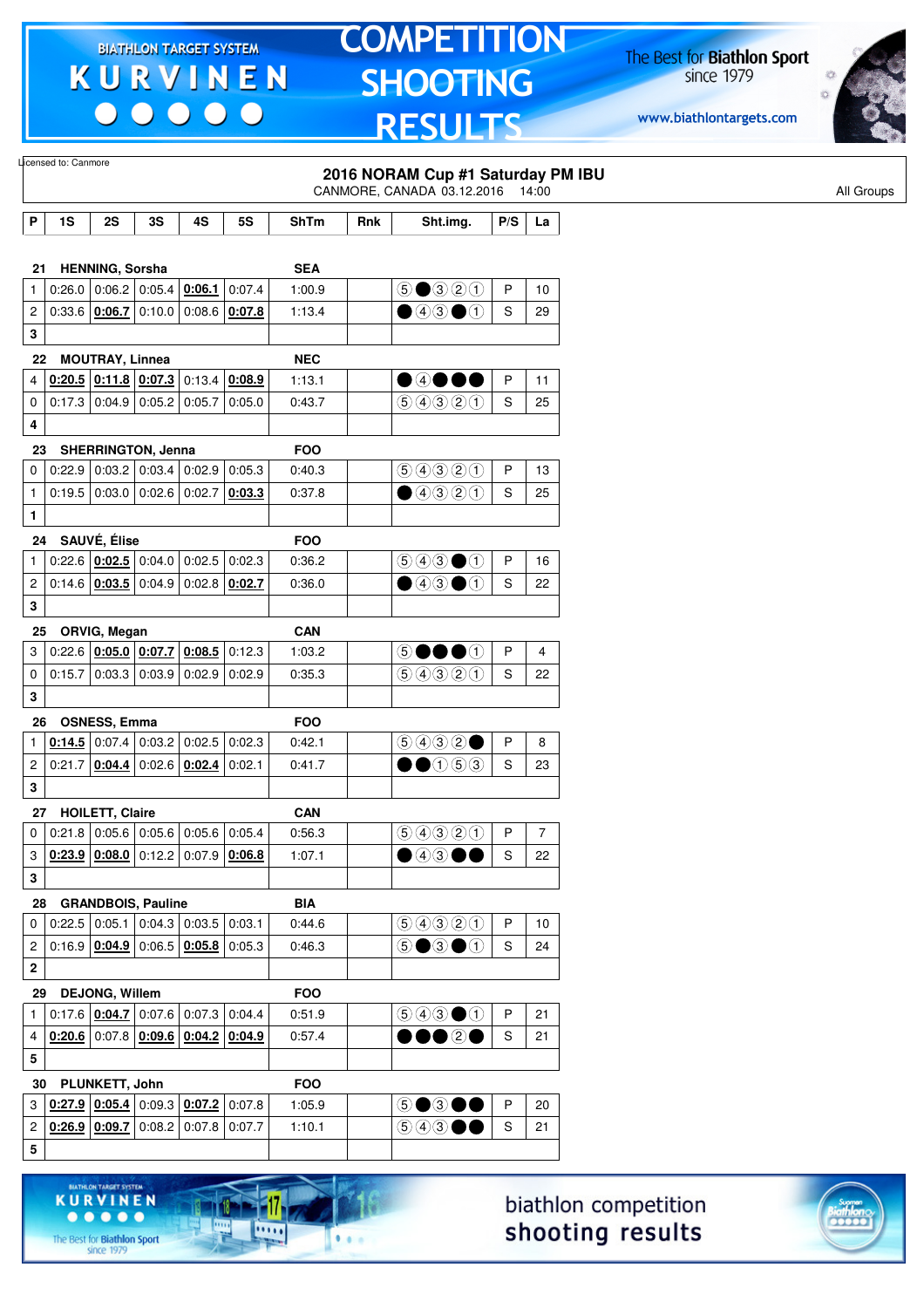$\begin{array}{c|c|c|c|c} \hline \bullet & \bullet & \bullet & \bullet & \bullet \end{array}$ 

# **TOMPETITION SHOOTING RESULTS**

The Best for **Biathlon Sport**<br>since 1979

www.biathlontargets.com



|                | Licensed to: Canmore |                        |                                              |        |        |               |     | 2016 NORAM Cup #1 Saturday PM IBU<br>CANMORE, CANADA 03.12.2016 14:00                  |               |                       | All Groups |
|----------------|----------------------|------------------------|----------------------------------------------|--------|--------|---------------|-----|----------------------------------------------------------------------------------------|---------------|-----------------------|------------|
| P              | 1S                   | 2S                     | 3S                                           | 4S     | 5S     | ShTm          | Rnk | Sht.img.                                                                               | P/S           | La                    |            |
|                |                      |                        |                                              |        |        |               |     |                                                                                        |               |                       |            |
| 31             |                      | <b>HEWIE, Seth</b>     |                                              |        |        | CAN           |     |                                                                                        |               |                       |            |
| 3              |                      |                        | $0.21.4$ $0.11.1$ 0.11.0 0.08.7              |        | 0:08.5 | 1:09.8        |     | $\bullet$ 43 00                                                                        | P             | $\mathbf{1}$          |            |
| 3              |                      |                        | $0.23.9$ 0.09.6 0.09.2 0.09.0                |        | 0:08.4 | 1:08.1        |     | 54●●●                                                                                  | S             | $\mathbf{1}$          |            |
| 6              |                      |                        |                                              |        |        |               |     |                                                                                        |               |                       |            |
| 32             |                      | <b>BAERGEN, Bjorn</b>  |                                              |        |        | <b>CAN</b>    |     |                                                                                        |               |                       |            |
| 1              | 0:31.6               | 0:08.4                 | 0:08.4                                       | 0:12.1 | 0:06.3 | 1:16.8        |     | $\textcircled{\scriptsize{9}}\textcircled{\scriptsize{9}}\textcircled{\scriptsize{1}}$ | P             | $\overline{2}$        |            |
| 3              |                      |                        | $0.17.5$ 0:08.3 $0.06.3$ 0:06.6              |        | 0:06.7 | 0:56.2        |     | $\bullet$ 4 $\bullet$ 2 $\bullet$                                                      | S             | $\overline{c}$        |            |
| 4              |                      |                        |                                              |        |        |               |     |                                                                                        |               |                       |            |
| 33             |                      | CROSS, Callum          |                                              |        |        | CAN           |     |                                                                                        |               |                       |            |
| 2              |                      |                        | $0.21.2$ $0.10.3$ 0:06.5 0:05.1              |        | 0:04.4 | 0:54.3        |     | $\bullet$ 345                                                                          | P             | 3                     |            |
| 3              |                      |                        | $0:21.9$ 0:05.4 0:06.5                       | 0:05.3 | 0:05.7 | 0:51.2        |     | 00046                                                                                  | $\mathsf S$   | 6                     |            |
| 5              |                      |                        |                                              |        |        |               |     |                                                                                        |               |                       |            |
| 34             |                      | <b>NIVEN, Avry</b>     |                                              |        |        | <b>CAM</b>    |     |                                                                                        |               |                       |            |
| 1              |                      | $0:19.2$ 0:04.4 0:06.1 |                                              | 0:02.8 | 0:04.0 | 0:42.5        |     | (50000)                                                                                | P             | 13                    |            |
| 0              |                      | $0:20.0$ 0:03.7        | 0:02.9                                       | 0:03.0 | 0:02.3 | 0:36.6        |     | 90300                                                                                  | S             | 13                    |            |
| $\mathbf{1}$   |                      |                        |                                              |        |        |               |     |                                                                                        |               |                       |            |
| 35             |                      | QUINTILIO, Henrik      |                                              |        |        | <b>CRA</b>    |     |                                                                                        |               |                       |            |
| 3              |                      |                        | $0.08.0$ $0.04.1$ 0.04.3 0.04.1              |        | 0.04.3 | 0:30.0        |     | $\circledcirc$ $\bullet$                                                               | P             | 5                     |            |
| 0              |                      |                        | $0.09.3$ 0.04.0 0.04.7                       | 0:04.1 | 0:04.1 | 0:31.9        |     | 9990                                                                                   | S             | 5                     |            |
| 3              |                      |                        |                                              |        |        |               |     |                                                                                        |               |                       |            |
| 36             |                      | <b>SORATHIA, Ethan</b> |                                              |        |        | <b>FOO</b>    |     |                                                                                        |               |                       |            |
| 2              | 0:23.1               |                        | $0:14.3$ 0:07.5 0:06.1                       |        | 0:06.7 | 1:13.8        |     | $\circledcirc \bullet \circledcirc \circ \bullet$                                      | P             | 21                    |            |
| 2              |                      | 0.17.5   0.06.3        | 0:12.4                                       | 0:05.3 | 0:04.1 | 0:57.7        |     | (5) (4) (3)                                                                            | $\mathbf S$   | 21                    |            |
| 4              |                      |                        |                                              |        |        |               |     |                                                                                        |               |                       |            |
| 37             |                      | <b>BRINDLE, Will</b>   |                                              |        |        | <b>FOO</b>    |     |                                                                                        |               |                       |            |
| 3              |                      |                        | $0.23.0   0.04.8   0.05.3   0.05.4   0.05.1$ |        |        | 0:59.6        |     | 00020                                                                                  | P             | 20                    |            |
| 2              |                      |                        | $0.54.2$ $0.08.9$ $0.04.6$ $0.05.2$ $0.05.1$ |        |        | 1:23.6        |     | $\circledcirc \bullet \circledcirc \bullet \circledcirc$                               | S             | 18                    |            |
| 5              |                      |                        |                                              |        |        |               |     |                                                                                        |               |                       |            |
|                |                      |                        |                                              |        |        |               |     |                                                                                        |               |                       |            |
| 3              | 38 CLEMENT, Felix    |                        | $0.18.4$ $0.13.2$ 0.11.7 0.09.1              |        | 0:12.0 | CAN<br>1:12.0 |     | 5●3●●                                                                                  | P             | $\mathbf{1}$          |            |
|                |                      |                        | $0.20.3$ 0.08.9 0.09.6 0.08.0                |        | 0:11.2 |               |     |                                                                                        | S             | $\mathbf{2}^{\prime}$ |            |
| 3              |                      |                        |                                              |        |        | 1:04.6        |     | 5●●2●                                                                                  |               |                       |            |
| 6              |                      |                        |                                              |        |        |               |     |                                                                                        |               |                       |            |
| 39             |                      |                        | <b>SKARSGARD, Marcus</b>                     |        |        | <b>FOO</b>    |     |                                                                                        |               |                       |            |
| $\overline{c}$ |                      |                        | $0.16.8$ $0.03.5$ 0.05.6 0.05.1              |        | 0:05.5 | 0:45.7        |     | $\bigcirc$ 4300                                                                        | $\mathsf{P}$  | 19                    |            |
| $\mathbf{1}$   |                      |                        | $0.10.4$ 0:06.0 0:06.7 0:06.5 0:04.1         |        |        | 0:50.0        |     | $\bigcirc \bigcirc \bigcirc \bigcirc \bigcirc \bigcirc \bullet$                        | ${\mathbb S}$ | 20                    |            |
| 3              |                      |                        |                                              |        |        |               |     |                                                                                        |               |                       |            |
| 40             |                      | <b>ROGANS, Alex</b>    |                                              |        |        | <b>FOO</b>    |     |                                                                                        |               |                       |            |
| $\mathbf 0$    |                      |                        |                                              |        |        |               |     |                                                                                        |               |                       |            |





The Best for **Biathlon Sport**<br>since 1979

TARGET SYSTEM

17

11111

 $1.1.1$ 

**KURVINEN** 

 $• • • • •$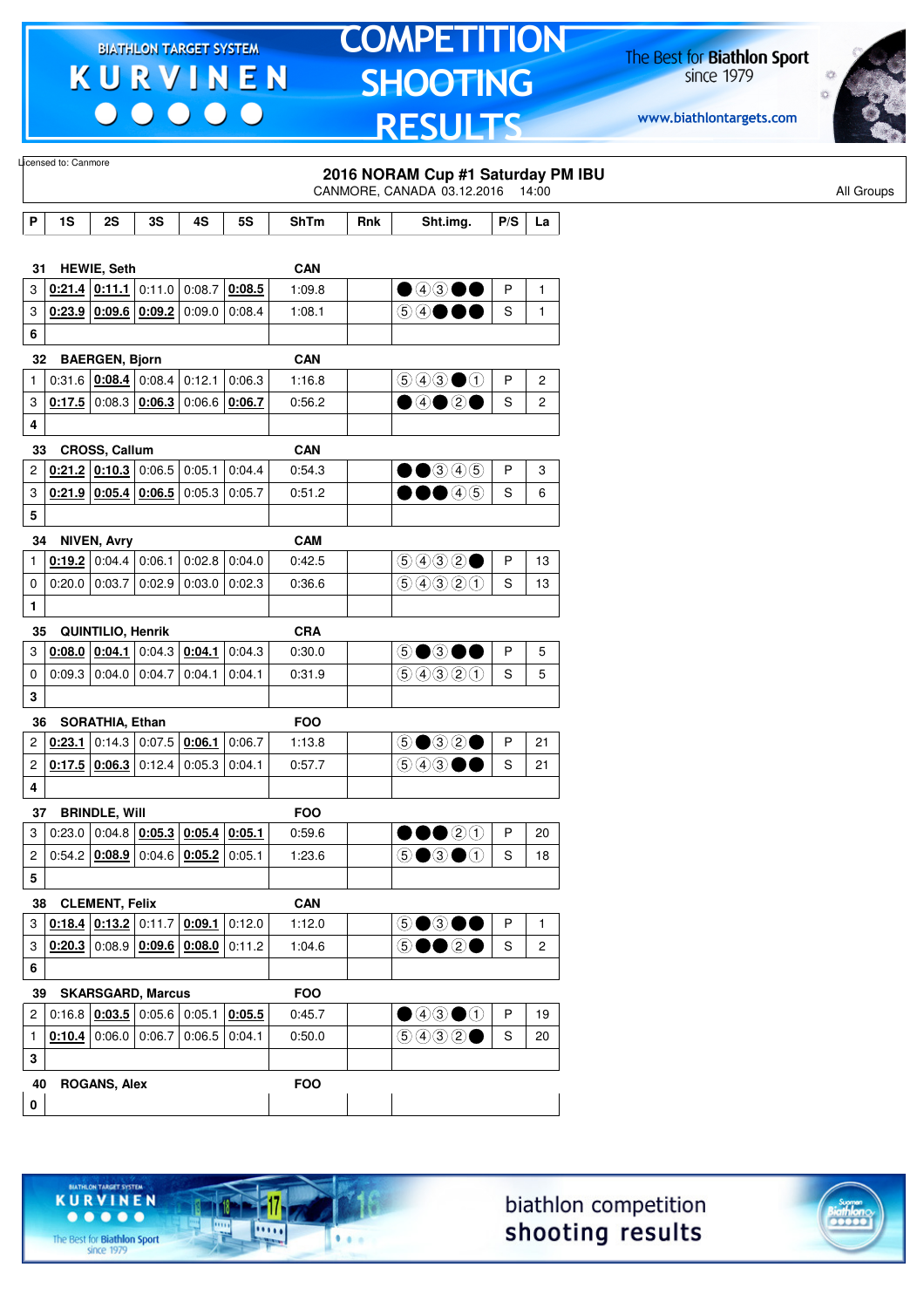$\begin{array}{c} \bullet\bullet\bullet\bullet\bullet\bullet \end{array}$ 

**KURVINEN** 

 $\begin{array}{ccccccccccccccccc} \bullet & \bullet & \bullet & \bullet & \bullet & \bullet & \bullet \end{array}$ 

The Best for **Biathlon Sport**<br>since 1979

11

11111

 $1.1.1$ 

## **TOMPETITION SHOOTING RESULTS**

The Best for **Biathlon Sport**<br>since 1979



|                         |                      |                                                                                                      |    |                                                |           |                      |     | $\blacksquare$                                           |             |                |
|-------------------------|----------------------|------------------------------------------------------------------------------------------------------|----|------------------------------------------------|-----------|----------------------|-----|----------------------------------------------------------|-------------|----------------|
|                         | Licensed to: Canmore |                                                                                                      |    |                                                |           |                      |     | 2016 NORAM Cup #1 Saturday PM IBU                        |             |                |
|                         |                      |                                                                                                      |    |                                                |           |                      |     | CANMORE, CANADA 03.12.2016 14:00                         |             |                |
| P                       | 1S                   | 2S                                                                                                   | 3S | 4S                                             | <b>5S</b> | ShTm                 | Rnk | Sht.img.                                                 | P/S         | La             |
|                         |                      |                                                                                                      |    |                                                |           |                      |     |                                                          |             |                |
| 41                      |                      | <b>MCCORKINDALE, Euan</b>                                                                            |    |                                                |           | <b>FOO</b>           |     |                                                          |             |                |
| 3                       |                      | $0:13.9$ 0:06.8 0:13.7 0:06.6 0:08.3                                                                 |    |                                                |           | 1:01.4               |     | $\bullet\bullet\circ\circ$                               | P           | 20             |
| $\mathbf{1}$            |                      | $0.24.4$ 0.07.8 0.05.1 0.05.0 0.05.3                                                                 |    |                                                |           | 0:55.6               |     | ①③③②①                                                    | S           | 19             |
| 4                       |                      |                                                                                                      |    |                                                |           |                      |     |                                                          |             |                |
| 42                      |                      | PAUL, Thomas                                                                                         |    |                                                |           | <b>CAN</b>           |     |                                                          |             |                |
| 3                       |                      | $0.27.8$ 0:30.6 0:10.7 0:11.0                                                                        |    |                                                |           | 1:29.8               |     | $\bullet\bullet\circ\circ$                               | P           | 4              |
| 3                       |                      | $0.22.4$ $0.26.0$ 0.24.1 $0.15.4$ 0.12.4                                                             |    |                                                |           | 1:48.7               |     | $\bullet\bullet$ 3 $\bullet$ 5                           | S           | 2              |
| 6                       |                      |                                                                                                      |    |                                                |           |                      |     |                                                          |             |                |
| 43                      |                      | PAUL, Jack                                                                                           |    |                                                |           | <b>CAN</b>           |     |                                                          |             |                |
| 3                       |                      | $0:20.5   0:07.8   0:07.8   0:09.9   0:11.5$                                                         |    |                                                |           | 1:06.5               |     | ⊕©●●●                                                    | P           | 3              |
| 2                       | 0:20.1               |                                                                                                      |    | 0.08.6   0.08.3   0.07.0                       | 0:07.5    | 1:01.0               |     | $02 \bullet 6$                                           | $\mathbf S$ | $\mathbf{1}$   |
| 5                       |                      |                                                                                                      |    |                                                |           |                      |     |                                                          |             |                |
| 44                      |                      | <b>GAUTHIER, François</b>                                                                            |    |                                                |           | <b>FOO</b>           |     |                                                          |             |                |
| 3                       |                      | $0.14.0$ $0.04.9$ $0.05.2$ 0.04.4                                                                    |    |                                                | 0:07.4    | 0:47.8               |     | 54●●●                                                    | P           | 19             |
| 4                       |                      | $0.04.3$ $0.06.7$ $0.06.1$ $0.04.7$ $0.05.0$                                                         |    |                                                |           | 0:33.2               |     | 50000                                                    | S           | 20             |
| $\overline{7}$          |                      |                                                                                                      |    |                                                |           |                      |     |                                                          |             |                |
| 45                      |                      | FRADETTE, Theo                                                                                       |    |                                                |           | <b>FOO</b>           |     |                                                          |             |                |
| 3                       | 0:22.1               |                                                                                                      |    | $\vert 0.07.9 \vert 0.09.8 \vert 0.09.9 \vert$ | 0:08.2    | 1:11.8               |     | $\bullet\bullet$ 3 $\bullet$ 1                           | P           | 20             |
| 3                       | 0:20.4               |                                                                                                      |    | $0.07.7$ 0.09.8 $0.09.8$ 0.09.8                |           | 1:02.4               |     | $\bullet\bullet$ 32 $\bullet$                            | S           | 19             |
| 6                       |                      |                                                                                                      |    |                                                |           |                      |     |                                                          |             |                |
|                         |                      |                                                                                                      |    |                                                |           |                      |     |                                                          |             |                |
| 46<br>$\overline{c}$    |                      | <b>FLEMING, Jasper</b><br>$\vert$ 0:02.0 $\vert$ 0:06.7 $\vert$ 0:06.0 $\vert$ 0:06.5 $\vert$ 0:05.7 |    |                                                |           | <b>EDM</b><br>0:36.8 |     | $\bullet\bullet$ 346                                     | P           | $\overline{7}$ |
| $\mathbf{1}$            |                      | $0.06.2$ 0:06.2 0:07.1                                                                               |    | $0.05.9$ 0.05.5                                |           | 0:44.4               |     | $\bigcirc$ 20045                                         | S           | $\overline{7}$ |
|                         |                      |                                                                                                      |    |                                                |           |                      |     |                                                          |             |                |
| 3                       |                      |                                                                                                      |    |                                                |           |                      |     |                                                          |             |                |
|                         |                      | 47 LATIMER, Aidan<br>1   0.25.5   0.06.5   0.05.5   0.06.4                                           |    |                                                |           | <b>FOO</b>           |     |                                                          |             |                |
|                         |                      |                                                                                                      |    |                                                |           | 0:56.8               |     | $9920$ P 19                                              |             |                |
| $\mathbf{3}$            |                      | $0.14.0$ $0.07.6$ 0.05.9 0.08.1 0.06.3                                                               |    |                                                |           | 0:49.8               |     | 5●3●●                                                    | S           | 20             |
| $\overline{\mathbf{4}}$ |                      |                                                                                                      |    |                                                |           |                      |     |                                                          |             |                |
| 48                      |                      | <b>CHLEPKO, Matus</b>                                                                                |    |                                                |           | <b>FOO</b>           |     |                                                          |             |                |
| $\overline{\mathbf{c}}$ |                      | $0:22.2$ $0:13.3$ $0:10.9$ $0:09.0$ $0:16.6$                                                         |    |                                                |           | 1:15.3               |     | $0 \bullet 3 \bullet 5$                                  | P           | 17             |
| 2                       |                      | $0.22.3$ 0:16.0 0:09.4 0:11.5 0:10.9                                                                 |    |                                                |           | 1:21.0               |     | $\bullet$ 234 $\bullet$                                  | S           | 20             |
| 4                       |                      |                                                                                                      |    |                                                |           |                      |     |                                                          |             |                |
| 49                      |                      | <b>SEKORA, Lance</b>                                                                                 |    |                                                |           | <b>DEV</b>           |     |                                                          |             |                |
| 2                       |                      | $0.19.2$ 0.05.2 0.04.6 0.04.8 0.05.0                                                                 |    |                                                |           | 0:45.6               |     | $\circledcircledast \circledast \bullet$                 | P           | 5              |
| $\mathbf 0$             |                      | $0.17.5$ 0.06.3 0.05.0 0.05.7 0.05.6                                                                 |    |                                                |           | 0:47.7               |     | 90000                                                    | S           | 5              |
| $\mathbf 2$             |                      |                                                                                                      |    |                                                |           |                      |     |                                                          |             |                |
|                         |                      | 50 SCHROEDER, Michael                                                                                |    |                                                |           | <b>CAM</b>           |     |                                                          |             |                |
| $\overline{2}$          |                      | $0.20.8$ 0.04.2 $0.03.2$ 0.03.1                                                                      |    |                                                | 0:05.3    | 0:44.8               |     | $\circledcirc \bullet \bullet \circledcirc \circledcirc$ | P           | 13             |
| 0                       |                      | $0.14.2$ 0.04.3 0.03.9 0.02.8 0.03.5                                                                 |    |                                                |           | 0:33.9               |     | 9990                                                     | S           | 13             |
| $\mathbf 2$             |                      |                                                                                                      |    |                                                |           |                      |     |                                                          |             |                |
|                         |                      |                                                                                                      |    |                                                |           |                      |     |                                                          |             |                |



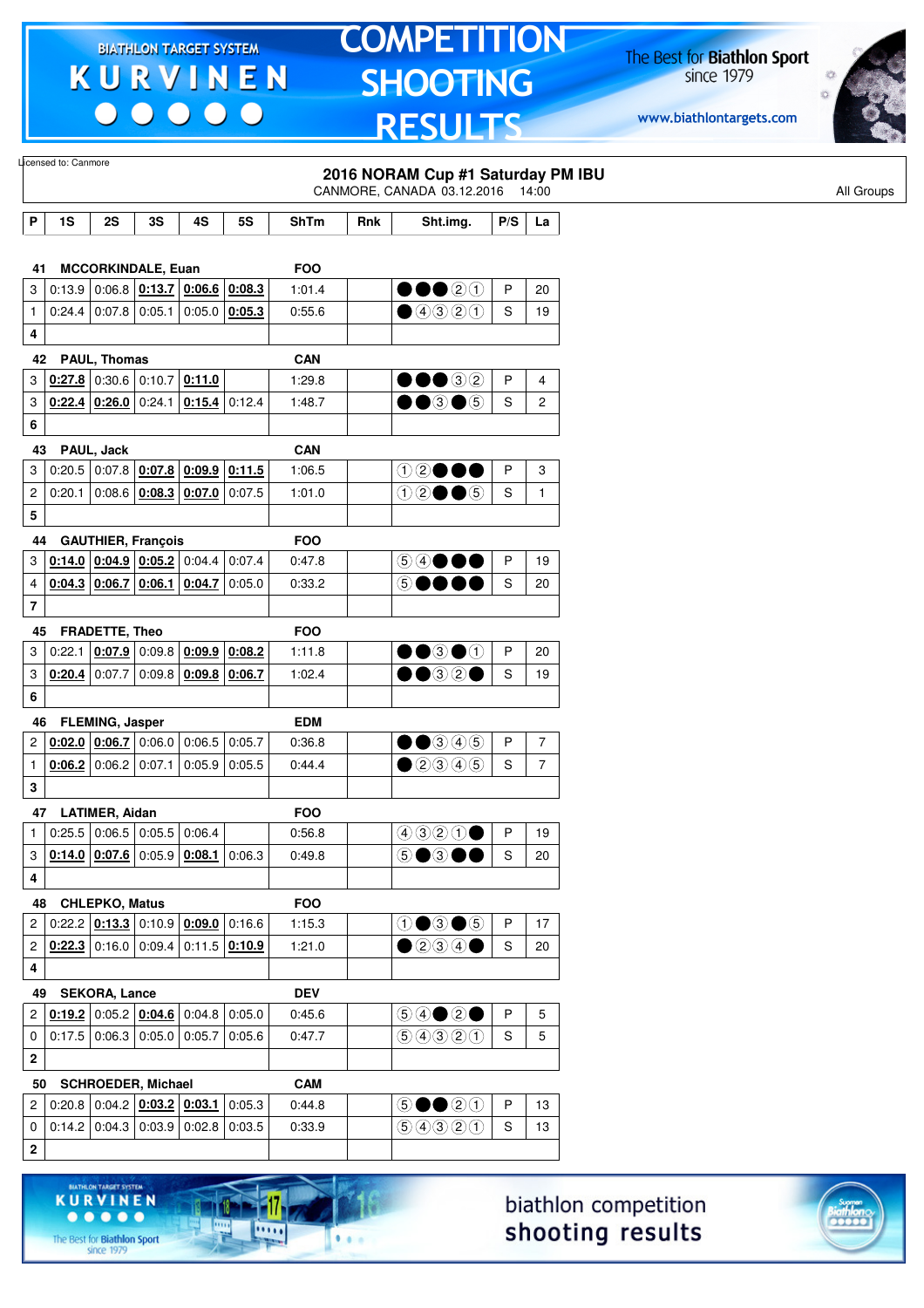00000

 $. . . . .$ 

The Best for **Biathlon Sport**<br>since 1979

.....

 $1.1.1$ 

## **TOMPETITION SHOOTING RESULTS**

The Best for **Biathlon Sport**<br>since 1979

www.biathlontargets.com



|                         | Licensed to: Canmore |                                    |                                                                                                                      |                 |                                                                                                                                                  |                                            |     | 2016 NORAM Cup #1 Saturday PM IBU<br>CANMORE, CANADA 03.12.2016 14:00      |              |                |                      | All Groups |
|-------------------------|----------------------|------------------------------------|----------------------------------------------------------------------------------------------------------------------|-----------------|--------------------------------------------------------------------------------------------------------------------------------------------------|--------------------------------------------|-----|----------------------------------------------------------------------------|--------------|----------------|----------------------|------------|
| P                       | 1S                   | 2S                                 | 3S                                                                                                                   | 4S              | <b>5S</b>                                                                                                                                        | <b>ShTm</b>                                | Rnk | Sht.img.                                                                   | P/S          | La             |                      |            |
|                         |                      |                                    |                                                                                                                      |                 |                                                                                                                                                  |                                            |     |                                                                            |              |                |                      |            |
| 51                      |                      | <b>DUFLON, Pierre</b>              |                                                                                                                      |                 |                                                                                                                                                  | <b>SEA</b>                                 |     |                                                                            |              |                |                      |            |
| 1                       |                      | $0:30.9$ 0:05.4 0:06.1             |                                                                                                                      | 0:05.7          | 0:06.8                                                                                                                                           | 1:04.9                                     |     | 0234                                                                       | P            | 12             |                      |            |
| 0                       |                      |                                    | $0:31.9$ 0:08.6 0:09.6                                                                                               | 0.08.6          | 0:07.9                                                                                                                                           | 1:13.9                                     |     | 9990                                                                       | S            | 24             |                      |            |
| 1                       |                      |                                    |                                                                                                                      |                 |                                                                                                                                                  |                                            |     |                                                                            |              |                |                      |            |
| 52                      |                      | <b>BORGLUM, Brian</b>              |                                                                                                                      |                 |                                                                                                                                                  | <b>FOO</b>                                 |     |                                                                            |              |                |                      |            |
| 1                       | 0:36.8               |                                    | $\vert 0.06.6 \, \vert 0.05.6 \, \vert 0.05.9 \, \vert$                                                              |                 | 0:07.2                                                                                                                                           | 1:08.0                                     |     | ①③③②                                                                       | P            | 13             |                      |            |
| 4                       |                      |                                    | $0.27.7$ 0.05.3 0.06.6 0.05.7                                                                                        |                 | 0:03.4                                                                                                                                           | 0:54.5                                     |     | 6●                                                                         | S            | 22             |                      |            |
| 5                       |                      |                                    |                                                                                                                      |                 |                                                                                                                                                  |                                            |     |                                                                            |              |                |                      |            |
| 53                      |                      | SWAN, Michael                      |                                                                                                                      |                 |                                                                                                                                                  | <b>AUB</b>                                 |     |                                                                            |              |                |                      |            |
| 2                       |                      |                                    | $0:31.0$ 0:05.6 0:05.7                                                                                               |                 | $0.06.0$ 0.05.8                                                                                                                                  | 1:03.5                                     |     | $023 \bullet \bullet$                                                      | P            | $\mathbf{1}$   |                      |            |
| 5                       |                      |                                    | $\left  \frac{0.24.0}{0.06.2} \right $ $\left  \frac{0.06.6}{0.07.9} \right $ $\left  \frac{0.05.1}{0.05.1} \right $ |                 |                                                                                                                                                  | 0:57.4                                     |     | 000 O (                                                                    | S            | 27             |                      |            |
| $\overline{\mathbf{r}}$ |                      |                                    |                                                                                                                      |                 |                                                                                                                                                  |                                            |     |                                                                            |              |                |                      |            |
| 54                      |                      |                                    | PROUDFOOT, James                                                                                                     |                 |                                                                                                                                                  | <b>WAP</b>                                 |     |                                                                            |              |                |                      |            |
| 3                       |                      |                                    | $\left 0.29.8\right 0.06.6\left 0.03.8\right 0.04.4\left 0.03.7\right $                                              |                 |                                                                                                                                                  | 0:52.1                                     |     | $\bigcirc$ 4020                                                            | P            | 16             |                      |            |
| 3                       |                      |                                    | $0.44.2$ 0:05.1 0:03.7                                                                                               | $0:04.0$ 0:04.0 |                                                                                                                                                  | 1:10.5                                     |     | $\bullet\textcolor{red}{\bullet\circledcirc}\textcolor{red}{\circ\bullet}$ | S            | 28             |                      |            |
| 6                       |                      |                                    |                                                                                                                      |                 |                                                                                                                                                  |                                            |     |                                                                            |              |                |                      |            |
| 55                      |                      | <b>FLEMING, Aric</b>               |                                                                                                                      |                 |                                                                                                                                                  | <b>EDM</b>                                 |     |                                                                            |              |                |                      |            |
| 4                       |                      |                                    | $0.17.7$ $0.09.0$ $0.03.3$ 0.06.1 0.05.7                                                                             |                 |                                                                                                                                                  | 0:57.6                                     |     | $\bullet$ 4000                                                             | P            | 9              |                      |            |
| 4                       |                      |                                    | $0.35.9$ $0.02.6$ 0:02.6 $0.03.2$ 0:02.1                                                                             |                 |                                                                                                                                                  | 0:58.8                                     |     | $\bullet\bullet$ 300                                                       | S            | 22             |                      |            |
| 8                       |                      |                                    |                                                                                                                      |                 |                                                                                                                                                  |                                            |     |                                                                            |              |                |                      |            |
| 56                      |                      |                                    | <b>BLANCHET, Richard</b>                                                                                             |                 |                                                                                                                                                  | <b>SEA</b>                                 |     |                                                                            |              |                |                      |            |
| 2                       |                      |                                    | $0.26.8$ $0.07.5$ 0.07.4 0.07.5 0.07.5                                                                               |                 |                                                                                                                                                  | 1:03.9                                     |     | $0$ $0$ $0$ $0$                                                            | P            | 6              |                      |            |
| 2                       |                      |                                    | $0.28.5   0.08.9   0.08.0   0.04.6   0.05.8$                                                                         |                 |                                                                                                                                                  | 1:02.0                                     |     | $\circledcirc \bullet \bullet \circledcirc \circledcirc$                   | S            | 23             |                      |            |
| 4                       |                      |                                    |                                                                                                                      |                 |                                                                                                                                                  |                                            |     |                                                                            |              |                |                      |            |
| 57                      |                      | <b>BEALES, lan</b>                 |                                                                                                                      |                 |                                                                                                                                                  | <b>FAS</b>                                 |     |                                                                            |              |                |                      |            |
| $\mathbf 0$             |                      |                                    |                                                                                                                      |                 |                                                                                                                                                  |                                            |     |                                                                            |              |                |                      |            |
| 58                      |                      | <b>ELDEN, Chris</b>                |                                                                                                                      |                 |                                                                                                                                                  | <b>CAR</b>                                 |     |                                                                            |              |                |                      |            |
| 3                       |                      |                                    | $0.16.5$ 0.07.4 0.05.8 0.05.5 0.05.3                                                                                 |                 |                                                                                                                                                  | 0:51.5                                     |     | $\bullet\textcolor{red}{\bullet\circledcirc}$                              | $\mathsf{P}$ | 9              |                      |            |
| 4                       |                      |                                    | $0.32.7$ $0.08.2$ 0:06.7 0:07.2 0:09.5                                                                               |                 |                                                                                                                                                  | 1:10.5                                     |     | $\bullet\bullet$ 300                                                       | S            | 22             |                      |            |
| $\bf 7$                 |                      |                                    |                                                                                                                      |                 |                                                                                                                                                  |                                            |     |                                                                            |              |                |                      |            |
| 59                      |                      | <b>FORER, Douglas</b>              |                                                                                                                      |                 |                                                                                                                                                  | <b>EDM</b>                                 |     |                                                                            |              |                |                      |            |
| 4                       |                      |                                    | $0:51.5$ $0:07.9$ $0:09.0$ $0:12.1$ $0:11.5$                                                                         |                 |                                                                                                                                                  | 1:40.9                                     |     | $\mathbf \Theta \bullet \bullet \bullet$                                   | P            | 4              |                      |            |
| 5                       |                      |                                    |                                                                                                                      |                 | $\vert$ <u>0:34.4 <math>\vert</math> 0:06.3 <math>\vert</math> 0:13.5 <math>\vert</math> 0:09.5 <math>\vert</math> 0:10.7 <math>\vert</math></u> | 1:22.8                                     |     |                                                                            | S            | 23             |                      |            |
| 9                       |                      |                                    |                                                                                                                      |                 |                                                                                                                                                  |                                            |     |                                                                            |              |                |                      |            |
| 60                      |                      |                                    | <b>SKARSGARD, Andrew</b>                                                                                             |                 |                                                                                                                                                  | <b>FOO</b>                                 |     |                                                                            |              |                |                      |            |
| 2                       |                      |                                    | $0:15.2$ $0:12.0$ $0:11.3$ $0:11.5$ $0:13.1$                                                                         |                 |                                                                                                                                                  | 1:13.4                                     |     | $\bigcirc$ 4300                                                            | P            | $\overline{7}$ |                      |            |
| 4                       |                      |                                    | $0.41.2   0.09.5   0.13.3   0.14.9   0.08.3$                                                                         |                 |                                                                                                                                                  | 1:36.2                                     |     | $\bullet$ 4000                                                             | S            | 24             |                      |            |
| 6                       |                      |                                    |                                                                                                                      |                 |                                                                                                                                                  |                                            |     |                                                                            |              |                |                      |            |
| 61                      |                      | <b>TINKLER, Scott</b>              |                                                                                                                      |                 |                                                                                                                                                  | <b>FOO</b>                                 |     |                                                                            |              |                |                      |            |
| 0                       |                      |                                    |                                                                                                                      |                 |                                                                                                                                                  |                                            |     |                                                                            |              |                |                      |            |
|                         |                      |                                    |                                                                                                                      |                 |                                                                                                                                                  |                                            |     |                                                                            |              |                |                      |            |
|                         |                      | BIATHLON TARGET SYSTEM<br>KURVINEN |                                                                                                                      |                 |                                                                                                                                                  | No. of the Contract of the Contract of the |     |                                                                            |              |                | hinthlon compotition |            |

biathlon competition shooting results

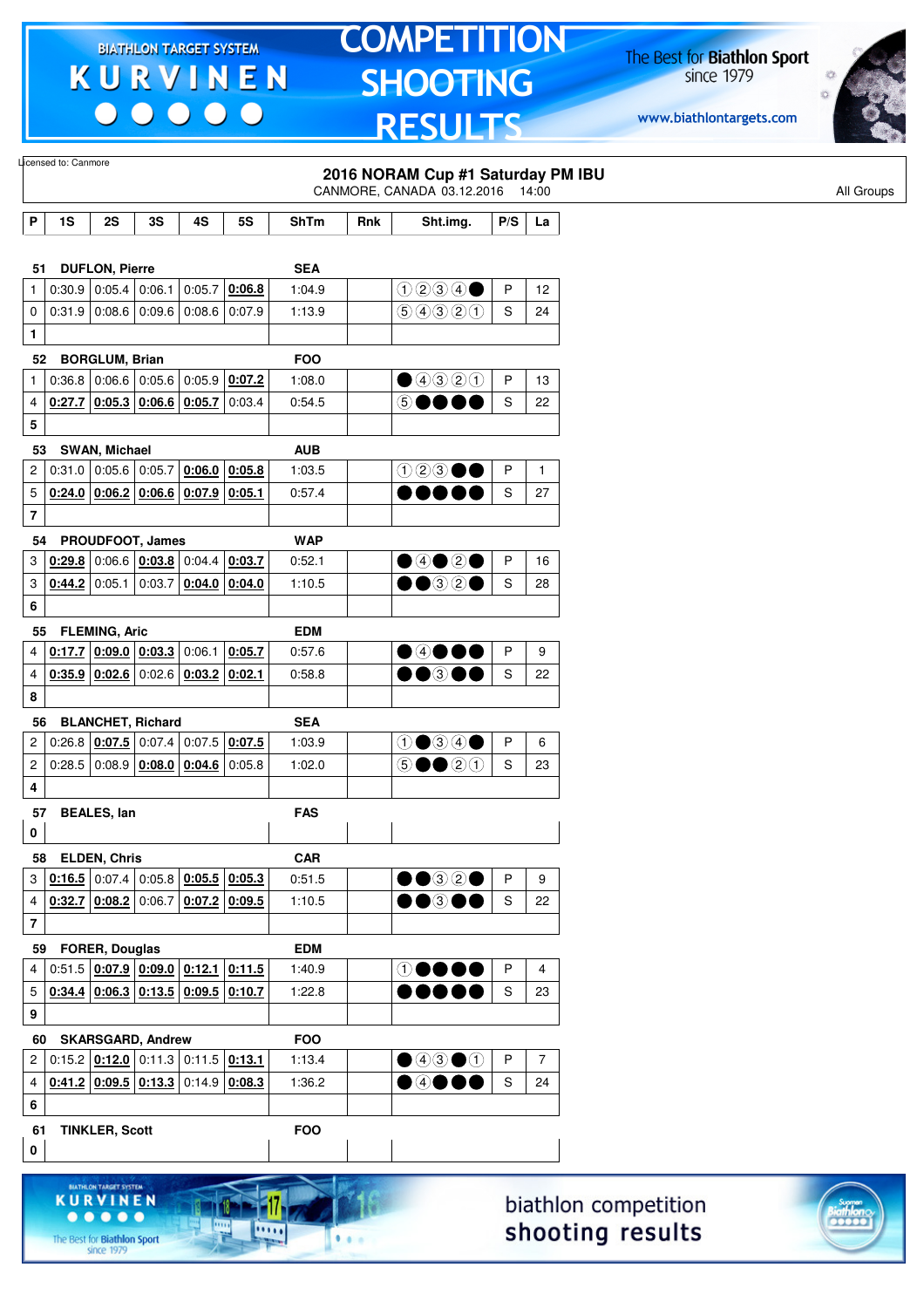$\begin{array}{c} \bullet\bullet\bullet\bullet\bullet\bullet \end{array}$ 

**KURVINEN** 

 $\begin{array}{ccccccccccccccccc} \bullet & \bullet & \bullet & \bullet & \bullet & \bullet & \bullet \end{array}$ 

The Best for **Biathlon Sport**<br>since 1979

11

11111

 $1.1.1$ 

## **TOMPETITION SHOOTING RESULTS**

The Best for **Biathlon Sport**<br>since 1979

www.biathlontargets.com



|                         | licensed to: Canmore                 |                                                                                      |        |                 |           |                      |     |                                                            |              |              |
|-------------------------|--------------------------------------|--------------------------------------------------------------------------------------|--------|-----------------|-----------|----------------------|-----|------------------------------------------------------------|--------------|--------------|
|                         |                                      |                                                                                      |        |                 |           |                      |     | 2016 NORAM Cup #1 Saturday PM IBU                          |              |              |
|                         |                                      |                                                                                      |        |                 |           |                      |     | CANMORE, CANADA 03.12.2016 14:00                           |              |              |
| $\mathsf P$             | 1S                                   | 2S                                                                                   | 3S     | 4S              | <b>5S</b> | ShTm                 | Rnk | Sht.img.                                                   | P/S          | La           |
|                         |                                      |                                                                                      |        |                 |           |                      |     |                                                            |              |              |
| 62                      |                                      | <b>STEPHEN, Bruce</b>                                                                |        |                 |           | <b>FOO</b>           |     |                                                            |              |              |
| 3                       |                                      | 0.32.6   0.08.6   0.07.4   0.06.9                                                    |        |                 | 0:07.1    | 1:11.8               |     | 5●●●①                                                      | P            | 11           |
| 3                       |                                      | $0:22.7$ $0:04.1$ 0:07.8 0:05.4 0:05.0                                               |        |                 |           | 0:49.5               |     | $\bullet\textcolor{red}{\bullet}\textcolor{green}{0}$ 30   | S            | 26           |
| 6                       |                                      |                                                                                      |        |                 |           |                      |     |                                                            |              |              |
| 63                      |                                      | <b>BREWSTER, Cassidy</b>                                                             |        |                 |           | <b>DEV</b>           |     |                                                            |              |              |
| 1                       |                                      | $0:12.3$ 0:03.1                                                                      |        | $0:05.1$ 0:04.7 | 0:04.5    | 0:35.8               |     | $\bigcirc$ 4320                                            | P            | 5            |
| 0                       |                                      | $0:12.5$ 0:05.7                                                                      | 0:05.3 | 0:05.5          | 0:06.1    | 0:40.7               |     | 99900                                                      | S            | 5            |
| 1                       |                                      |                                                                                      |        |                 |           |                      |     |                                                            |              |              |
| 64                      |                                      | <b>KLAFKI, Anya</b>                                                                  |        |                 |           | <b>FOO</b>           |     |                                                            |              |              |
| 0                       |                                      | $0.44.7$ 0.08.3 0.05.2 0.03.8                                                        |        |                 | 0:04.0    | 1:11.0               |     | 90300                                                      | P            | 18           |
| 3                       |                                      | 0.41.5   0.05.8   0.06.0   0.06.9                                                    |        |                 | 0:06.5    | 1:14.8               |     | 5 ●●●①                                                     | S            | 19           |
| 3                       |                                      |                                                                                      |        |                 |           |                      |     |                                                            |              |              |
| 65                      |                                      | <b>MCLURG, Isabel</b>                                                                |        |                 |           | <b>CAN</b>           |     |                                                            |              |              |
| 2                       |                                      | 0:22.9 0:19.9 0:07.7                                                                 |        | 0:06.7          | 0:09.2    | 1:13.0               |     | $0$ 2000                                                   | P            | $\mathbf{1}$ |
| 3                       |                                      | $0.24.3$ $0.08.9$ 0.19.5 $0.09.3$ 0.07.6                                             |        |                 |           | 1:18.7               |     | $\bullet\bullet$ 3 $\bullet$ 5                             | S            | $\mathbf{1}$ |
| 5                       |                                      |                                                                                      |        |                 |           |                      |     |                                                            |              |              |
| 66                      |                                      | <b>JENSEN, Liv</b>                                                                   |        |                 |           | <b>FAS</b>           |     |                                                            |              |              |
| 3                       |                                      | $0.40.9$ 0.11.0 $0.06.9$ 0.22.8 0.33.2                                               |        |                 |           | 2:05.3               |     | 5●●2●                                                      | P            | 15           |
| $\pmb{0}$               |                                      | $0:26.8$ 0:09.7                                                                      |        | $0:10.3$ 0:13.1 | 0:10.8    | 1:18.5               |     | 99320                                                      | S            | 15           |
| 3                       |                                      |                                                                                      |        |                 |           |                      |     |                                                            |              |              |
| 67                      |                                      | HULSHOF, Alexandra                                                                   |        |                 |           | <b>FOO</b>           |     |                                                            |              |              |
| 3                       |                                      | $0.13.9$ $0.12.1$ 0.06.2 0.05.2                                                      |        |                 | 0:06.4    | 0:51.8               |     | $\bullet$ 43 OO                                            | P            | 19           |
| 2                       |                                      | $0.28.5$ 0.06.2 0.06.1 0.06.8 0.12.3                                                 |        |                 |           | 1:02.0               |     | $\circledcirc$ $\bullet$ $\circledcirc$ $\circlearrowleft$ | S            | 18           |
| 5                       |                                      |                                                                                      |        |                 |           |                      |     |                                                            |              |              |
| 68                      |                                      | <b>MOORES, Holly</b>                                                                 |        |                 |           | <b>FOO</b>           |     |                                                            |              |              |
| $\overline{4}$          |                                      | $\left  \frac{0.20.8}{0.07.8} \right $ 0:08.1 $\left  \frac{0.06.4}{0.06.2} \right $ |        |                 |           | 0:54.5               |     | $\bullet\bullet$ 300                                       | $\mathsf{P}$ | $18\,$       |
| 0                       |                                      | $0.21.4$ 0.07.0 0.06.3 0.06.0 0.05.6                                                 |        |                 |           | 0:53.1               |     | 99900                                                      | S            | 19           |
| $\overline{\mathbf{4}}$ |                                      |                                                                                      |        |                 |           |                      |     |                                                            |              |              |
|                         | 69 THAIN, Allyson                    |                                                                                      |        |                 |           | <b>CAM</b>           |     |                                                            |              |              |
|                         | 2 0:22.4 0:07.1 0:06.5 0:04.8 0:04.8 |                                                                                      |        |                 |           | 0:53.3               |     | $\circledcircledast \bullet \bullet \circledast$           | P            | 13           |
| 2                       |                                      | $\vert 0.19.1 \vert 0.06.4 \vert 0.04.7 \vert 0.04.7 \vert 0.04.8$                   |        |                 |           | 0:50.5               |     | $\bigcirc$ 40 20                                           | S            | 13           |
| 4                       |                                      |                                                                                      |        |                 |           |                      |     |                                                            |              |              |
|                         |                                      |                                                                                      |        |                 |           |                      |     |                                                            |              |              |
|                         | 70 MARINO, Anna                      | $0.32.8$ 0.05.2 0.06.9 0.08.3 0.08.8                                                 |        |                 |           | <b>CAN</b><br>1:08.4 |     | 02305                                                      | P            | $\mathbf{1}$ |
| 0                       |                                      | $0.28.3$ 0.07.6 0.08.0 0.07.4 0.07.3                                                 |        |                 |           |                      |     |                                                            | S            |              |
| $\mathbf{1}$            |                                      |                                                                                      |        |                 |           | 1:05.7               |     | $\bigcirc$ 2345                                            |              | 3            |
| $\mathbf{1}$            |                                      |                                                                                      |        |                 |           |                      |     |                                                            |              |              |
|                         | 71 CHLEPKOVA, Ema                    |                                                                                      |        |                 |           | <b>FOO</b>           |     |                                                            |              |              |
| $\mathbf{3}$            |                                      | $0.15.6$ $0.05.0$ $0.05.6$ $0.07.2$ $0.07.1$                                         |        |                 |           | 0:46.0               |     | $\bullet$ 4 $\bullet$ 0                                    | $\mathsf{P}$ | 20           |
| $\overline{c}$          |                                      | $0.19.5 \mid 0.05.7 \mid 0.06.8 \mid 0.05.7 \mid 0.05.0$                             |        |                 |           | 0:45.8               |     | $\circledcirc$ $\bullet$ $\circledcirc$                    | S            | 17           |
| 5                       |                                      |                                                                                      |        |                 |           |                      |     |                                                            |              |              |
|                         |                                      |                                                                                      |        |                 |           |                      |     |                                                            |              |              |

biathlon competition shooting results

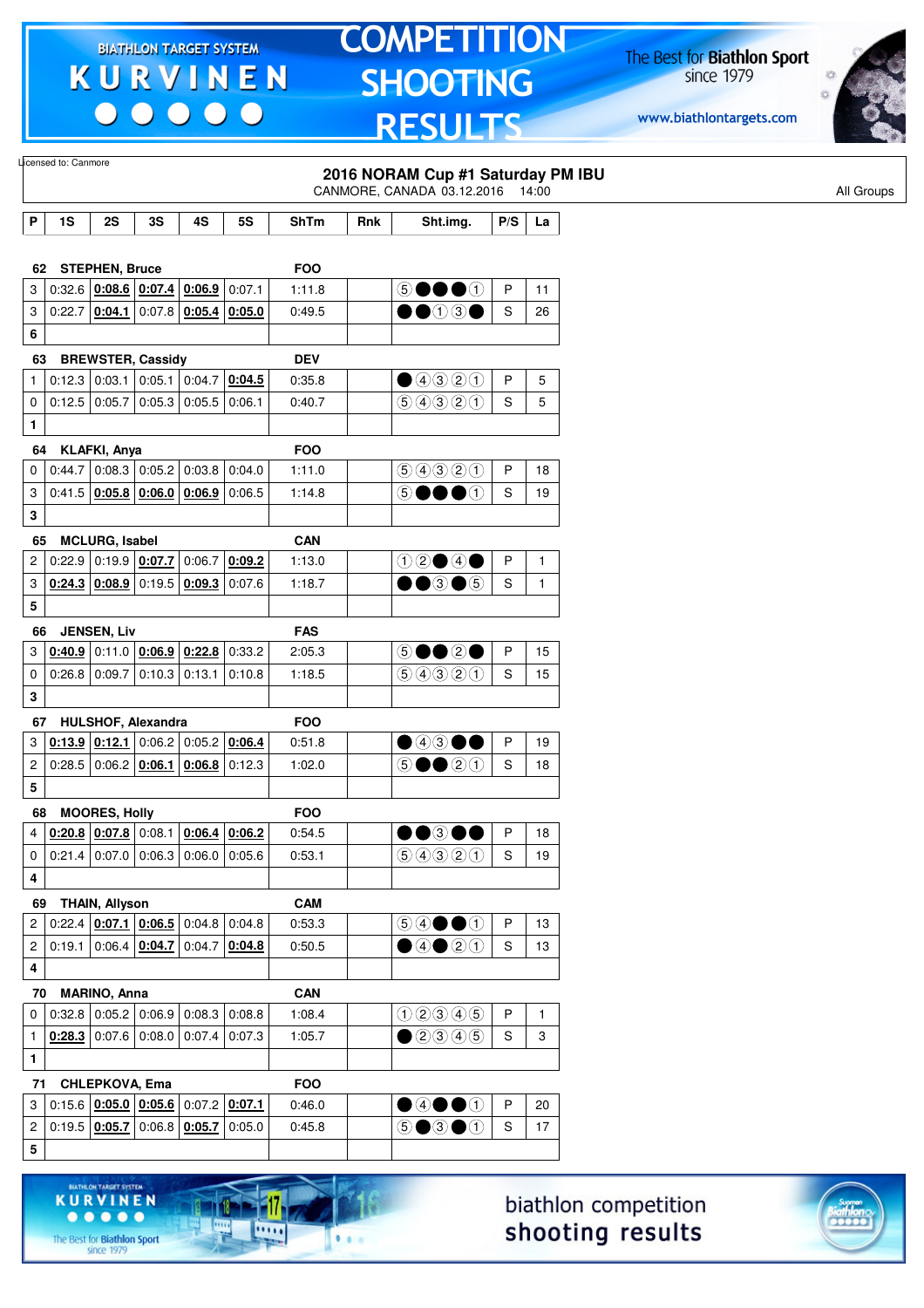$\begin{array}{c|c} \bullet & \bullet & \bullet & \bullet \end{array}$ 

## **TOMPETITION SHOOTING RESULTS**

The Best for **Biathlon Sport**<br>since 1979

www.biathlontargets.com



|                         | Licensed to: Canmore          |                        |                                                                                   |        |                 |                      |     |                                                                                        |                           |                |
|-------------------------|-------------------------------|------------------------|-----------------------------------------------------------------------------------|--------|-----------------|----------------------|-----|----------------------------------------------------------------------------------------|---------------------------|----------------|
|                         |                               |                        |                                                                                   |        |                 |                      |     | 2016 NORAM Cup #1 Saturday PM IBU<br>CANMORE, CANADA 03.12.2016 14:00                  |                           |                |
|                         |                               |                        |                                                                                   |        |                 |                      |     |                                                                                        |                           |                |
| P                       | 1S                            | 2S                     | 3S                                                                                | 4S     | <b>5S</b>       | <b>ShTm</b>          | Rnk | Sht.img.                                                                               | $\mathsf{P} / \mathsf{S}$ | La             |
|                         |                               |                        |                                                                                   |        |                 |                      |     |                                                                                        |                           |                |
| 2                       | 72 PARADIS, Desiree<br>0:20.7 |                        | $\vert$ 0:06.8 $\vert$ 0:08.8 $\vert$ 0:05.6 $\vert$ <u>0:06.6</u>                |        |                 | <b>FOO</b><br>0:55.4 |     | $\bigcirc$ 4320                                                                        | P                         | 19             |
| $\overline{\mathbf{c}}$ |                               |                        | $0:27.6$   0:07.2   0:05.5                                                        | 0:07.1 | 0:06.6          | 1:03.2               |     | $\bullet$ 43 $\bullet$ 1                                                               | S                         | 19             |
| 4                       |                               |                        |                                                                                   |        |                 |                      |     |                                                                                        |                           |                |
| 73                      |                               |                        | LEVASSEUR, Paige                                                                  |        |                 | <b>DEV</b>           |     |                                                                                        |                           |                |
| 0                       |                               |                        | $0.06.5$ 0:04.7 0:04.6 0:05.5                                                     |        | 0:03.7          | 0:32.4               |     | 99320                                                                                  | P                         | 4              |
| 0                       | 0:11.7                        |                        | 0.03.4 0.03.7                                                                     |        | $0:03.6$ 0:03.8 | 0:32.5               |     | 9990                                                                                   | S                         | 4              |
| 0                       |                               |                        |                                                                                   |        |                 |                      |     |                                                                                        |                           |                |
| 74                      |                               | PERRY, Anna            |                                                                                   |        |                 | <b>FOO</b>           |     |                                                                                        |                           |                |
| 0                       |                               |                        |                                                                                   |        |                 |                      |     |                                                                                        |                           |                |
| 75                      |                               | <b>NEANDER, Clara</b>  |                                                                                   |        |                 | <b>FOO</b>           |     |                                                                                        |                           |                |
| 0                       |                               |                        | $0:31.2$ 0:12.3 0:09.4                                                            | 0:09.4 | 0:09.7          | 1:16.6               |     | 9990                                                                                   | P                         | 18             |
| 0                       |                               | $0:30.4$ 0:09.3 0:08.0 |                                                                                   |        | $0:10.1$ 0:08.0 | 1:15.5               |     | 99900                                                                                  | S                         | 18             |
| 0                       |                               |                        |                                                                                   |        |                 |                      |     |                                                                                        |                           |                |
|                         | 76 PAUL, Skye                 |                        |                                                                                   |        |                 | <b>CAN</b>           |     |                                                                                        |                           |                |
| 4                       | 0:36.1                        |                        | $\vert$ 0:09.4 0:08.5 0:09.1                                                      |        | 0:08.9          | 1:29.2               |     | $\circledcirc\bullet\bullet\bullet$                                                    | P                         | 2              |
| 2                       |                               |                        | $0.41.7$ 0:09.2 0:12.3 0:11.6                                                     |        | 0.13.7          | 1:38.9               |     | 23500                                                                                  | S                         | 3              |
| 6                       |                               |                        |                                                                                   |        |                 |                      |     |                                                                                        |                           |                |
|                         | 77 ALGRA, Sophia              |                        |                                                                                   |        |                 | <b>WES</b>           |     |                                                                                        |                           |                |
| 0                       |                               |                        | $0.17.9$ 0.09.9 0.06.2 0.06.8                                                     |        | 0:06.4          | 0:53.7               |     | 02345                                                                                  | P                         | 11             |
| 1                       |                               |                        | $0:31.0$ 0:08.5 0:06.8                                                            | 0:07.4 | 0:06.7          | 1:12.3               |     | $02 \bullet 45$                                                                        | S                         | 11             |
| $\mathbf{1}$            |                               |                        |                                                                                   |        |                 |                      |     |                                                                                        |                           |                |
| 79                      |                               | GIER, Petra            |                                                                                   |        |                 | <b>SEA</b>           |     |                                                                                        |                           |                |
| 2                       | 0:38.1                        |                        | 0.08.6   0.08.4                                                                   | 0:08.9 | 0:09.1          | 1:21.2               |     | $\bullet$ 23 $\bullet$ 5                                                               | P                         | 14             |
| 3                       |                               |                        | $0.41.6$ 0.08.5 0.09.5                                                            | 0:15.1 |                 | 1:34.9               |     | $\mathcal{O}(\mathfrak{D})$                                                            | S                         | 26             |
| 5                       |                               |                        |                                                                                   |        |                 |                      |     |                                                                                        |                           |                |
|                         | 81 SHEPPARD, SJ               |                        | $0.36.8   0.05.7   0.06.3   0.08.1   0.06.4$                                      |        |                 | <b>ALT</b>           |     | $02 \bullet 45$                                                                        | P                         | 12             |
| $\mathbf{1}$<br>3       |                               |                        | $0.38.2$ 0:19.8 $0.08.0$ 0:21.6 0:06.1                                            |        |                 | 1:14.3<br>1:40.9     |     | $\bigcirc$ 4020                                                                        | S                         | 27             |
| 4                       |                               |                        |                                                                                   |        |                 |                      |     |                                                                                        |                           |                |
|                         |                               |                        |                                                                                   |        |                 |                      |     |                                                                                        |                           |                |
| 4                       | 82 LANCASTER, Callie          |                        | $\left. 0.34.1 \right  0.08.0 \left  0.09.7 \right  0.11.2 \left  0.07.7 \right.$ |        |                 | <b>BUL</b><br>1:18.5 |     | <b>50000</b>                                                                           | P                         | $\mathbf{1}$   |
|                         | 2   0:30.8   0:21.5   0:04.1  |                        |                                                                                   |        | 0.02.2   0.05.6 | 1:11.3               |     | $\bigcirc$ 54 $\bigcirc$ 2                                                             | $\mathbb S$               | 22             |
| 6                       |                               |                        |                                                                                   |        |                 |                      |     |                                                                                        |                           |                |
|                         | 83                            |                        | <b>MACCULLOCH, Lynette</b>                                                        |        |                 | <b>FOO</b>           |     |                                                                                        |                           |                |
| $\mathbf{1}$            |                               |                        | $0.30.8$ 0.08.3 $0.23.1$ 0.06.8 0.06.1                                            |        |                 | 1:23.3               |     | $\textcircled{\scriptsize{9}}\textcircled{\scriptsize{9}}\textcircled{\scriptsize{1}}$ | P                         | $\overline{7}$ |
| 4                       |                               |                        | $0:30.8$ $0:10.0$ $0:10.0$ $0:10.5$ 0:13.1                                        |        |                 | 1:22.5               |     | <b>50000</b>                                                                           | S                         | 22             |
| 5                       |                               |                        |                                                                                   |        |                 |                      |     |                                                                                        |                           |                |
|                         |                               |                        |                                                                                   |        |                 |                      |     |                                                                                        |                           |                |





The Best for **Biathlon Sport**<br>since 1979

TARGET SYSTEM

17

.....

 $1.1.1$ 

**KURVINEN** 

 $\begin{array}{ccccccccccccccccc} \bullet & \bullet & \bullet & \bullet & \bullet & \bullet & \bullet \end{array}$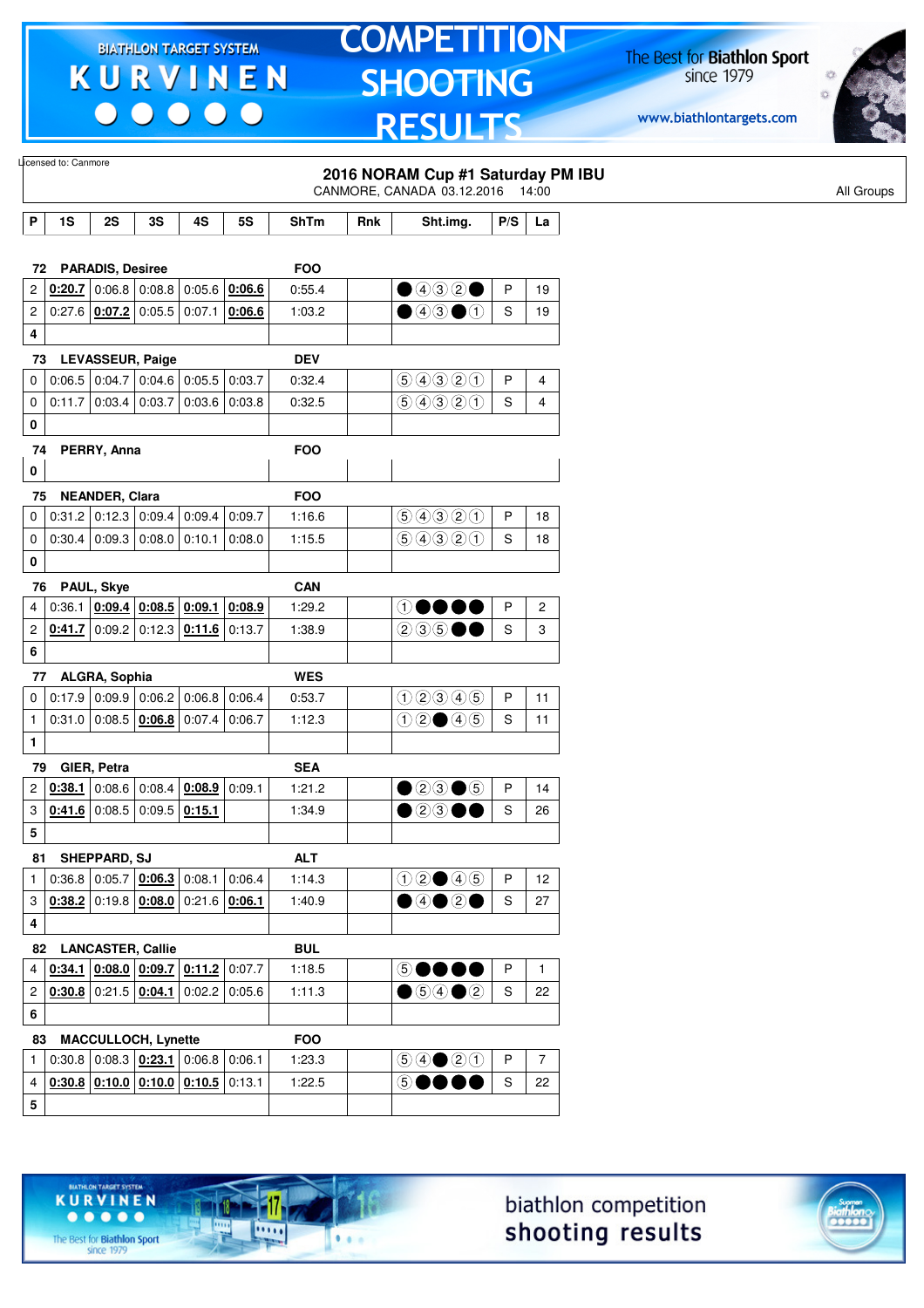$\begin{array}{c|c|c|c|c} \hline \bullet & \bullet & \bullet & \bullet & \bullet \end{array}$ 

**KURVINEN** 

 $\begin{array}{ccccccccccccccccc} \bullet & \bullet & \bullet & \bullet & \bullet & \bullet & \bullet \end{array}$ 

The Best for **Biathlon Sport**<br>since 1979

17

.....

 $1.1.1$ 

# **TOMPETITION SHOOTING RESULTS**

The Best for **Biathlon Sport**<br>since 1979



|                         | Licensed to: Canmore |                         |                                                                            |                 |           |             |     |                                     |     |       |
|-------------------------|----------------------|-------------------------|----------------------------------------------------------------------------|-----------------|-----------|-------------|-----|-------------------------------------|-----|-------|
|                         |                      |                         |                                                                            |                 |           |             |     | 2016 NORAM Cup #1 Saturday PM IBU   |     |       |
|                         |                      |                         |                                                                            |                 |           |             |     | CANMORE, CANADA 03.12.2016          |     | 14:00 |
| P                       | 1S                   | 2S                      | 3S                                                                         | 4S              | <b>5S</b> | <b>ShTm</b> | Rnk | Sht.img.                            | P/S | La    |
|                         |                      |                         |                                                                            |                 |           |             |     |                                     |     |       |
| 84                      |                      |                         | <b>HUTCHISON, Jacquelin</b>                                                |                 |           | <b>FAS</b>  |     |                                     |     |       |
| 3                       |                      |                         | $0.39.9$ 0.06.8 $0.06.6$ 0.43.3 0.16.4                                     |                 |           | 2:45.0      |     | 5●●2●                               | P   | 10    |
| 4                       |                      |                         | $0:30.0$ $0:05.9$ $0:13.4$ 0:19.9                                          |                 |           | 1:15.4      |     | $\bullet\bullet\circ\bullet\bullet$ | S   | 24    |
| $\overline{\mathbf{7}}$ |                      |                         |                                                                            |                 |           |             |     |                                     |     |       |
| 85                      |                      | <b>ST-PIERRE, Marie</b> |                                                                            |                 |           | <b>SEA</b>  |     |                                     |     |       |
| $\mathbf{1}$            |                      |                         | $0:36.3$ 0:11.1 $0:10.2$ 0:11.2 0:10.2                                     |                 |           | 1:27.3      |     | $02 \bullet 45$                     | P   | 5     |
| 0                       |                      |                         | $1:06.0$ 0:07.2 0:08.5                                                     | $0.06.4$ 0.06.8 |           | 1:41.4      |     | 99900                               | S   | 23    |
| 1                       |                      |                         |                                                                            |                 |           |             |     |                                     |     |       |
| 86                      |                      | <b>HALL, Deborah</b>    |                                                                            |                 |           | <b>FOO</b>  |     |                                     |     |       |
| 1                       |                      |                         | $0:10.4$ 0:05.4 0:04.0 0:03.5 0:03.2                                       |                 |           | 0:59.9      |     | 0234                                | P   | 12    |
| 2                       | 0:30.7               |                         | $\vert$ 0:04.0 $\vert$ 0:04.4 $\vert$ 0:03.4 $\vert$ <b>0:02.9</b>         |                 |           | 0:50.0      |     | $\bullet$ 200                       | S   | 25    |
| 3                       |                      |                         |                                                                            |                 |           |             |     |                                     |     |       |
|                         |                      |                         |                                                                            |                 |           |             |     |                                     |     |       |
|                         | 87                   |                         | <b>LONGWORTH, Penny</b>                                                    |                 |           | <b>FAS</b>  |     |                                     |     |       |
| 4                       |                      |                         | $0.28.6$ 0:07.0 0:08.7 0:08.0 0:09.4                                       |                 |           | 1:12.1      |     | $\bullet\bullet\circ\bullet$        | P   | 9     |
| 4                       |                      |                         | $0.28.7$ 0.05.7 0.05.6 0.06.2 0.06.5                                       |                 |           | 0:58.0      |     | 4●●●●                               | S   | 22    |
| 8                       |                      |                         |                                                                            |                 |           |             |     |                                     |     |       |
| 88                      |                      | <b>MOSES, Sam</b>       |                                                                            |                 |           | <b>FOO</b>  |     |                                     |     |       |
| 1                       |                      |                         | $0.51.4$ 0:04.8 0:04.3 0:04.0                                              |                 | 0:02.9    | 1:14.4      |     | 9992                                | P   | 18    |
| 3                       |                      |                         | $0.24.2$ 0.05.1 0.06.0 0.06.8                                              |                 | 0:06.1    | 0:56.8      |     | 54●●●                               | S   | 20    |
| 4                       |                      |                         |                                                                            |                 |           |             |     |                                     |     |       |
| 89                      |                      | <b>BRINDLE, Oliver</b>  |                                                                            |                 |           | <b>FOO</b>  |     |                                     |     |       |
| $\overline{c}$          |                      |                         | $0.09.5$ 0.06.1 0.04.9                                                     | $0.06.7$ 0.04.1 |           | 0:45.1      |     | $\bullet\bullet$ 320                | P   | 17    |
| $\mathbf{1}$            | 0:02.0               |                         |                                                                            |                 |           | 0:14.6      |     | $\circledcirc$                      | S   | 16    |
| 3                       |                      |                         |                                                                            |                 |           |             |     |                                     |     |       |
|                         | 90 COLE, Graeme      |                         |                                                                            |                 |           | <b>FOO</b>  |     |                                     |     |       |
| $\mathbf{1}$            |                      |                         | $0:25.5$ 0:06.0 0:05.1 0:05.2 0:05.3                                       |                 |           | 0:56.3      |     |                                     | P   | 19    |
| 3                       |                      |                         | $\overline{0.25.9}$ 0:06.2 $\overline{0.05.9}$ 0:05.5 $\overline{0.05.8}$  |                 |           | 0:59.8      |     | $\bigcirc$ 4020                     | S   | 19    |
| 4                       |                      |                         |                                                                            |                 |           |             |     |                                     |     |       |
|                         |                      |                         |                                                                            |                 |           |             |     |                                     |     |       |
|                         | 91                   | <b>WALKER, Beau</b>     |                                                                            |                 |           | <b>BRI</b>  |     |                                     |     |       |
| 1                       |                      |                         | $0.26.5$ 0.05.3 0.07.6 0.06.1 0.04.7                                       |                 |           | 1:03.9      |     | $023 \bullet 5$                     | P   | 11    |
| 2                       |                      |                         | $0.21.3$ 0:08.1 $0.08.4$ 0:07.5 0:05.9                                     |                 |           | 1:03.4      |     | ②②④④                                | S   | 11    |
| 3                       |                      |                         |                                                                            |                 |           |             |     |                                     |     |       |
|                         | 92                   | <b>GAUTHIER, Simon</b>  |                                                                            |                 |           | <b>FOO</b>  |     |                                     |     |       |
| 4                       |                      |                         | $0.15.2$ $0.05.1$ $0.01.8$ 0.04.3 $0.10.3$                                 |                 |           | 0.44.6      |     | $\bullet$ 4000                      | P   | 16    |
| 3                       |                      |                         | $\vert$ 0:15.9 $\vert$ 0:04.0 $\vert$ 0:03.2 $\vert$ 0:03.6 $\vert$ 0:04.1 |                 |           | 0:36.8      |     | 50020                               | S   | 17    |
| $\overline{\mathbf{7}}$ |                      |                         |                                                                            |                 |           |             |     |                                     |     |       |
|                         | 93                   | <b>CRAMER, Noah</b>     |                                                                            |                 |           | <b>FOO</b>  |     |                                     |     |       |
| 4                       |                      |                         | $0.32.2$ 0.07.9 0.07.3 0.07.3 0.07.0                                       |                 |           | 1:05.5      |     | <b>50000</b>                        | P   | 18    |
| 3                       |                      |                         | $0.30.0$ $0.07.8$ 0.09.3 $0.08.6$ 0.07.9                                   |                 |           | 1:11.0      |     | 5●3●●                               | S   | 18    |
| $\overline{\mathbf{7}}$ |                      |                         |                                                                            |                 |           |             |     |                                     |     |       |
|                         |                      |                         |                                                                            |                 |           |             |     |                                     |     |       |

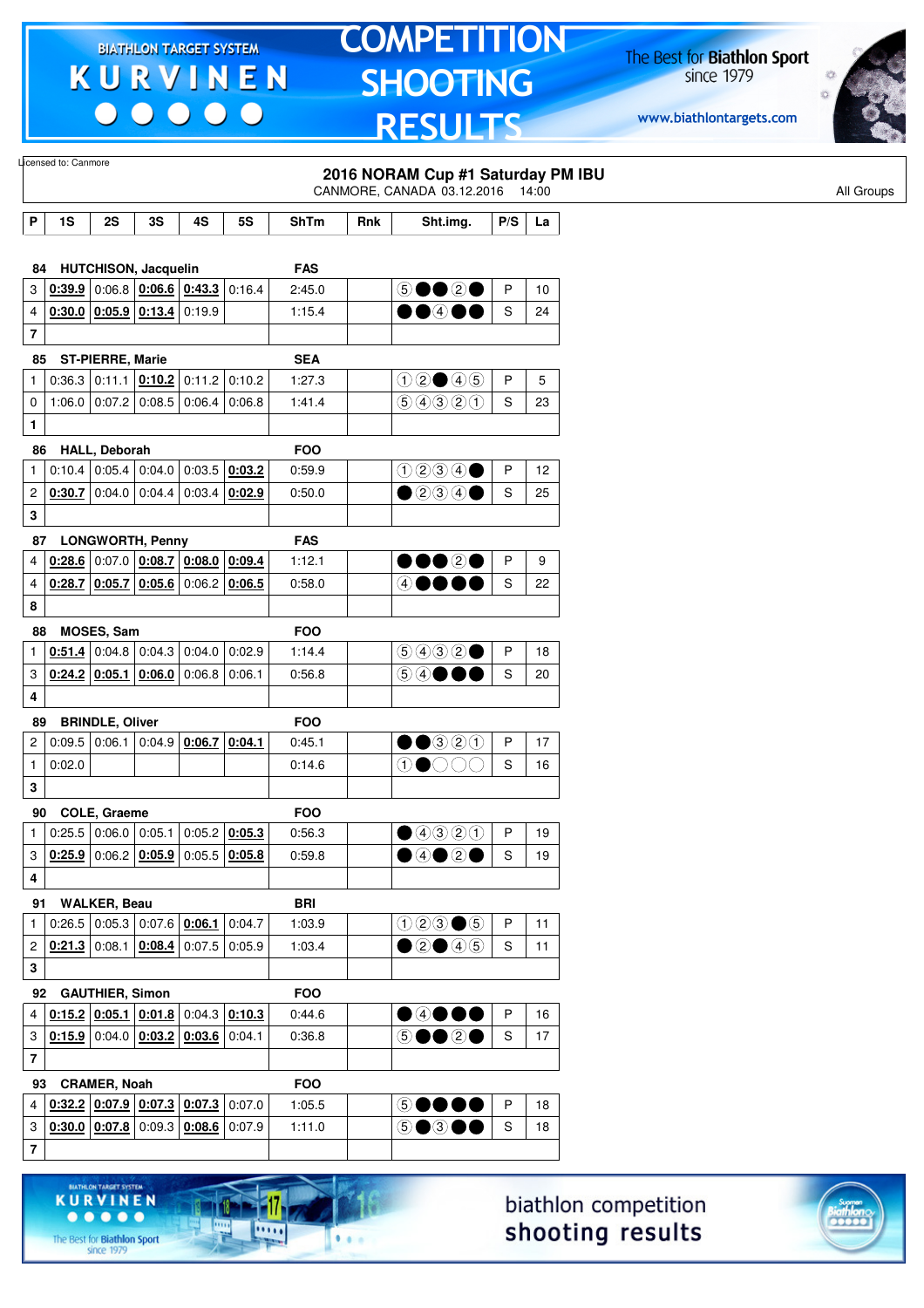$\begin{array}{c|c|c|c|c} \hline \bullet & \bullet & \bullet & \bullet & \bullet \end{array}$ 

# **TOMPETITION SHOOTING RESULTS**

The Best for **Biathlon Sport**<br>since 1979

www.biathlontargets.com



|                         | Licensed to: Canmore   |                               |    |                                                             |        |             |     | 2016 NORAM Cup #1 Saturday PM IBU<br>CANMORE, CANADA 03.12.2016 14:00              |             |                |
|-------------------------|------------------------|-------------------------------|----|-------------------------------------------------------------|--------|-------------|-----|------------------------------------------------------------------------------------|-------------|----------------|
| P                       | 1S                     | 2S                            | 3S | 4S                                                          | 5S     | <b>ShTm</b> | Rnk | Sht.img.                                                                           | P/S         | La             |
|                         |                        |                               |    |                                                             |        |             |     |                                                                                    |             |                |
| 94                      |                        | HAY, Rory                     |    |                                                             |        | <b>TEL</b>  |     |                                                                                    |             |                |
| 4                       |                        | $0.23.5$ 0.09.0               |    | $0:07.2$ 0:07.6 0:08.0                                      |        | 1:07.2      |     | $\bullet\bullet$ 300                                                               | P           | 11             |
| $\overline{c}$          | 0:29.7                 |                               |    | 0.07.8 0.07.5 0.06.9 0.06.5                                 |        | 1:12.6      |     | $02 \bullet 4 \bullet$                                                             | S           | 12             |
| 6                       |                        |                               |    |                                                             |        |             |     |                                                                                    |             |                |
| 95                      |                        | <b>HALE, Simon</b>            |    |                                                             |        | <b>BIA</b>  |     |                                                                                    |             |                |
| 1                       |                        |                               |    | 0.25.6   0.03.9   0.04.1   0.05.9                           | 0:04.1 | 0:50.7      |     | $(5)(4)$ (20)                                                                      | P           | 20             |
| $\mathbf{1}$            | 0:21.7                 |                               |    | $\vert 0.03.5 \, \vert 0.03.2 \, \vert 0.03.3 \, \vert$     | 0:11.8 | 0:52.2      |     | $\bigcirc \bigcirc \bigcirc \bigcirc \bigcirc \bigcirc \bigcirc$                   | S           | 20             |
| 2                       |                        |                               |    |                                                             |        |             |     |                                                                                    |             |                |
| 96                      |                        | <b>SHERWIN, Nicholas</b>      |    |                                                             |        | <b>FOO</b>  |     |                                                                                    |             |                |
| 3                       |                        |                               |    | $0.26.0$ $0.07.0$ $0.08.0$ 0.06.8                           | 0:06.8 | 1:05.3      |     | 5 4 ● ●●                                                                           | P           | 18             |
| 4                       |                        |                               |    | $0.33.6$ $0.07.4$ $0.09.8$ 0:06.8 0:06.4                    |        | 1:17.2      |     | $\bullet$ 4000                                                                     | S           | 18             |
| $\overline{\mathbf{7}}$ |                        |                               |    |                                                             |        |             |     |                                                                                    |             |                |
| 97                      |                        | <b>BENSON, Sean</b>           |    |                                                             |        | <b>SEA</b>  |     |                                                                                    |             |                |
| 3                       |                        | $0:27.8$ 0:09.6               |    | $0:08.6$ 0:08.8                                             | 0:08.5 | 1:18.8      |     | $\bullet\bullet$ 3 $\bullet$ 5                                                     | P           | 12             |
| $\mathbf{1}$            |                        | $0:26.8$ 0:15.0 0:08.7        |    | 0:07.7                                                      | 0:07.1 | 1:18.2      |     | 0234                                                                               | S           | 11             |
| 4                       |                        |                               |    |                                                             |        |             |     |                                                                                    |             |                |
| 98                      |                        | WOODS, Cale                   |    |                                                             |        | <b>BRI</b>  |     |                                                                                    |             |                |
| 3                       | 0:28.3                 | $\vert$ 0:07.9 $\vert$ 0:08.1 |    | 0:07.7                                                      | 0:06.8 | 1:07.7      |     | $\bullet\bullet$ 34 $\bullet$                                                      | P           | 17             |
| 3                       | 0:48.1                 |                               |    | $\vert$ 0:09.0 $\vert$ 0:07.2 $\vert$ 0:08.3 $\vert$ 0:21.1 |        | 1:41.8      |     | $\bullet\bullet$ 34 $\bullet$                                                      | S           | 17             |
| 6                       |                        |                               |    |                                                             |        |             |     |                                                                                    |             |                |
| 99                      |                        | ELLIS, Liam                   |    |                                                             |        | <b>BIA</b>  |     |                                                                                    |             |                |
| 2                       | 0:24.1                 | 0:06.0                        |    | $0:06.3$ 0:05.4                                             | 0:06.1 | 0:55.3      |     | $\bigcirc$ 432 $\bigcirc$                                                          | P           | 21             |
| 2                       | 0:22.7                 | 0:06.1                        |    | $0:05.3$ 0:06.5                                             | 0:06.5 | 0:56.8      |     | $\circledcirc$ $\circledcirc$ $\circ$                                              | S           | 20             |
| 4                       |                        |                               |    |                                                             |        |             |     |                                                                                    |             |                |
|                         | 100 KANIA, Eric        |                               |    |                                                             |        | <b>CAN</b>  |     |                                                                                    |             |                |
| $\mathbf{1}$            |                        |                               |    | $0:24.0$ 0:04.6 $0:04.5$ 0:04.6 0:04.9                      |        | 0:50.2      |     | $\bigcirc \bigcirc \bigcirc \bigcirc \bigcirc \bigcirc \bigcirc \bigcirc \bigcirc$ | P           | $\overline{c}$ |
| 0                       |                        |                               |    | $0.26.3$ 0.04.7 0.12.9 0.17.0 0.18.5                        |        | 1:25.5      |     | 9990                                                                               | S           | $\overline{c}$ |
| $\mathbf{1}$            |                        |                               |    |                                                             |        |             |     |                                                                                    |             |                |
|                         | 101 GASC, Raphaël      |                               |    |                                                             |        | <b>SEA</b>  |     |                                                                                    |             |                |
| 3                       |                        |                               |    | $0.31.0$ $0.10.7$ 0.09.6 0.09.4                             | 0:08.9 | 1:22.9      |     | $\bullet\bullet$ 3 $\bullet$ 5                                                     | P           | 10             |
| 3                       |                        |                               |    | $0.35.2$ $0.09.0$ $0.08.7$ 0.07.8 0.08.4                    |        | 1:17.9      |     | $\bullet\bullet\bullet$                                                            | $\mathsf S$ | 10             |
| 6                       |                        |                               |    |                                                             |        |             |     |                                                                                    |             |                |
|                         | 102 SHEPPARD, Thoreson |                               |    |                                                             |        | <b>ALT</b>  |     |                                                                                    |             |                |
| 3                       |                        |                               |    | $0:34.1   0:07.1   0:06.9   0:06.3   0:07.4$                |        | 1:18.8      |     | $\bullet\bullet\circ\circ$                                                         | P           | 12             |
| 2                       |                        |                               |    | $0.34.0$ $0.05.3$ $0.07.3$ $0.08.0$                         | 0:07.0 | 1:11.0      |     | $\circledcirc$ $\bullet$ $\circledcirc$                                            | $\mathsf S$ | 12             |
| 5                       |                        |                               |    |                                                             |        |             |     |                                                                                    |             |                |
|                         | 103 BOUCHER, Alexandre |                               |    |                                                             |        | <b>FOO</b>  |     |                                                                                    |             |                |
| 3                       |                        |                               |    | $0.23.2$ $0.05.6$ $0.05.5$ $0.06.1$ $0.06.1$                |        | 0:50.1      |     | $\bullet$ 4300                                                                     | P           | 17             |
| $\mathbf{1}$            |                        |                               |    | $0.19.7 0.06.7 0.06.3 \underline{0.05.3} $                  | 0:04.6 | 0:52.4      |     | $\bigcirc$ $\bigcirc$ $\bigcirc$ $\bigcirc$                                        | $\mathbf S$ | 17             |
| 4                       |                        |                               |    |                                                             |        |             |     |                                                                                    |             |                |
|                         |                        |                               |    |                                                             |        |             |     |                                                                                    |             |                |



The Best for **Biathlon Sport**<br>since 1979

**KURVINEN** 

11.

 $\overline{\mathbf{m}}$ 

 $\bullet$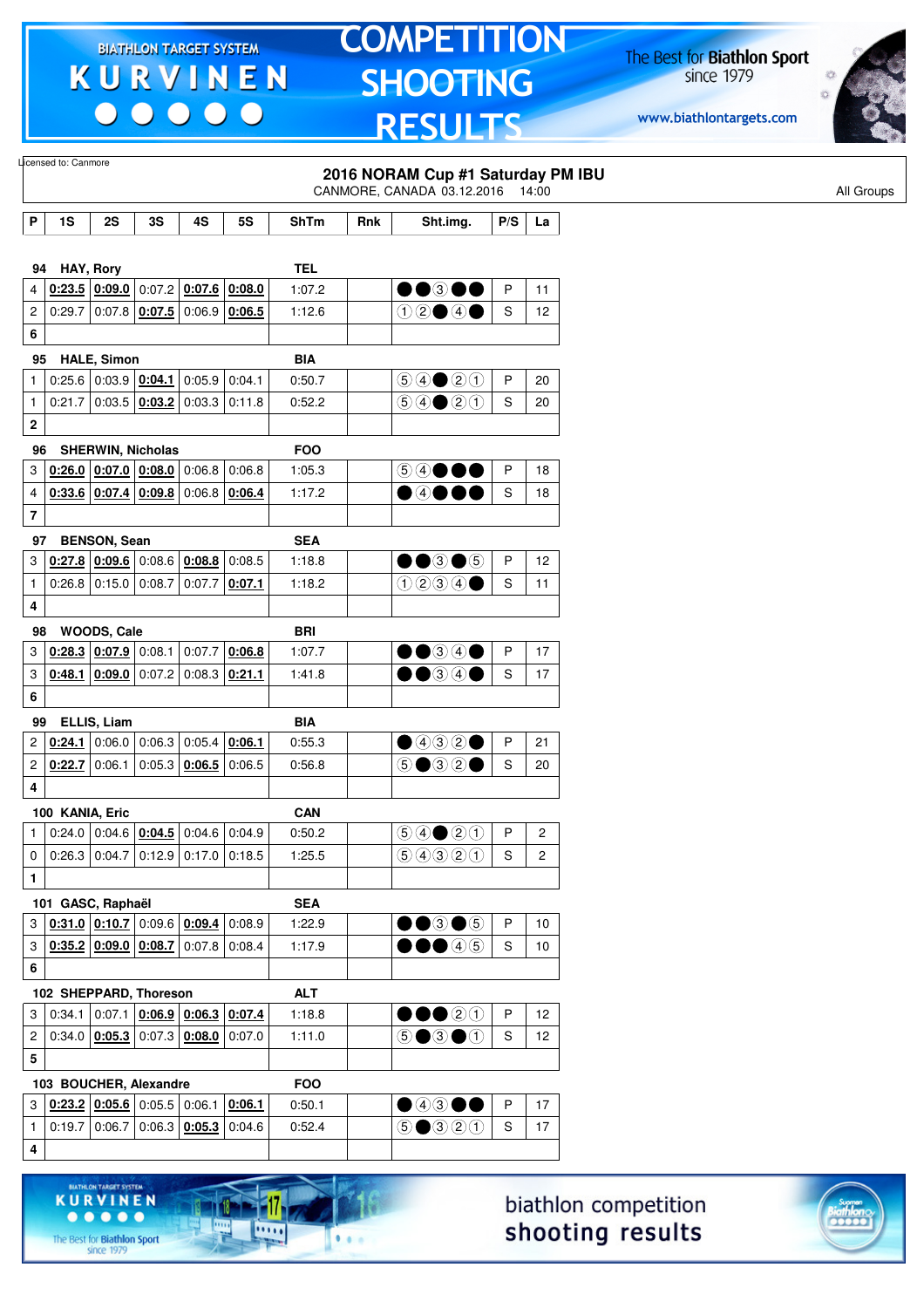$\begin{array}{c|c|c|c|c} \hline \bullet & \bullet & \bullet & \bullet & \bullet \end{array}$ 

# **TOMPETITION SHOOTING RESULTS**

The Best for **Biathlon Sport**<br>since 1979

www.biathlontargets.com



|                         | Licensed to: Canmore   |                 |                                              |                 |                 |             |     | 2016 NORAM Cup #1 Saturday PM IBU<br>CANMORE, CANADA 03.12.2016          |         | 14:00          |
|-------------------------|------------------------|-----------------|----------------------------------------------|-----------------|-----------------|-------------|-----|--------------------------------------------------------------------------|---------|----------------|
| P                       | 1S                     | 2S              | 3S                                           | 4S              | <b>5S</b>       | <b>ShTm</b> | Rnk | Sht.img.                                                                 | P/S     | La             |
|                         |                        |                 |                                              |                 |                 |             |     |                                                                          |         |                |
|                         | 104 HOLASH, Noah       |                 |                                              |                 |                 | <b>FOO</b>  |     |                                                                          |         |                |
| 2                       |                        | $0:39.0$ 0:04.7 |                                              | $0:03.6$ 0:04.1 | 0:04.7          | 1:07.3      |     | $\bullet$ $\bullet$ 320                                                  | P       | 16             |
| 5                       |                        |                 | $0.23.6$ $0.03.9$ $0.03.8$ $0.03.9$ $0.07.1$ |                 |                 | 0:51.3      |     | 8 S O 1                                                                  | S       | 18             |
| $\bf 7$                 |                        |                 |                                              |                 |                 |             |     |                                                                          |         |                |
|                         | 105 EYRE, Findlay      |                 |                                              |                 |                 | <b>FOO</b>  |     |                                                                          |         |                |
| 3                       |                        |                 | $0.18.8$ $0.08.9$ $0.06.9$ $0.10.1$          |                 | 0:08.2          | 0:59.8      |     | 50000                                                                    | P       | 15             |
| 2                       |                        | $0:25.5$ 0:05.1 | $0:04.9$ 0:05.2                              |                 | 0:06.6          | 0:54.2      |     | $\circledcirc \bullet \bullet \circledcirc \circledcirc$                 | S       | 17             |
| 5                       |                        |                 |                                              |                 |                 |             |     |                                                                          |         |                |
|                         | 106 ZAPLOTINSKY, Derek |                 |                                              |                 |                 | <b>EDM</b>  |     |                                                                          |         |                |
| 0                       |                        |                 |                                              |                 |                 |             |     |                                                                          |         |                |
|                         | 107 HANCOCK, Zoe       |                 |                                              |                 |                 | <b>MET</b>  |     |                                                                          |         |                |
| 3                       |                        |                 | $0.36.4$ 0.13.0 0.09.8                       |                 | 0.09.2   0.06.2 | 1:28.5      |     | $\bullet\bullet\textcircled{\scriptsize{4}}\textcircled{\scriptsize{5}}$ | P       | 16             |
| 4                       |                        |                 | $0:27.6$ 0:10.0 0:09.3                       |                 | $0:12.6$ 0:08.0 | 1:14.3      |     | $\bullet\bullet\bullet$ 6                                                | S       | 17             |
| $\overline{\mathbf{7}}$ |                        |                 |                                              |                 |                 |             |     |                                                                          |         |                |
|                         | 108 NGUYEN-CAO, Claire |                 |                                              |                 |                 | <b>FOO</b>  |     |                                                                          |         |                |
| $\overline{c}$          |                        |                 | $0:13.6$ 0:04.6 0:05.7                       | 0:05.4          | 0:05.1          | 0:44.7      |     | $\circledcircledast \bullet \bullet \circledast$                         | P       | 19             |
| $\mathbf{1}$            |                        |                 | $0.28.6$ 0.05.3 0.05.2                       | 0:04.7          | 0:04.4          | 0:52.2      |     | 90000                                                                    | S       | 18             |
| 3                       |                        |                 |                                              |                 |                 |             |     |                                                                          |         |                |
|                         | 109 LINKLATER, Helena  |                 |                                              |                 |                 | <b>EDM</b>  |     |                                                                          |         |                |
| $\mathbf{1}$            |                        |                 | $0.20.1$ 0.07.4 0.06.9 0.05.6 0.05.6         |                 |                 | 0:53.7      |     | 9992                                                                     | P       | 6              |
| $\mathbf{1}$            |                        | $0.19.4$ 0:04.7 | 0:07.4                                       | $0:05.4$ 0:06.5 |                 | 0:53.5      |     | (50000)                                                                  | S       | 6              |
| $\bf 2$                 |                        |                 |                                              |                 |                 |             |     |                                                                          |         |                |
|                         | 110 HARROP, Kate       |                 |                                              |                 |                 | <b>CAL</b>  |     |                                                                          |         |                |
| 2                       |                        |                 | $0.12.2$ 0:06.3 0:06.6 0:05.6 0:05.0         |                 |                 | 0:47.4      |     | $\bullet$ 432 $\bullet$                                                  | P       | 9              |
| 3                       |                        |                 | $0.15.5$ 0.05.9 0.04.8                       |                 | $0:04.9$ 0:05.1 | 0:46.6      |     | $\bullet$ $\bullet$ 3 2 $\bullet$                                        | S       | 8              |
| 5                       |                        |                 |                                              |                 |                 |             |     |                                                                          |         |                |
|                         | 111 BURKE, Danika      |                 |                                              |                 |                 | <b>CAN</b>  |     |                                                                          |         |                |
| 3                       |                        |                 | $0.22.6$ $0.06.5$ $0.08.9$ $0.08.5$ $0.07.8$ |                 |                 | 1:04.7      |     | $\bullet\bullet$ 3 $\bullet\circ$                                        | $\sf P$ | 2              |
| 4                       |                        |                 | $0.24.7$ $0.13.3$ $0.11.9$ $0.06.1$ $0.07.8$ |                 |                 | 1:13.6      |     | $\bullet\bullet$ 300                                                     | S       | $\overline{c}$ |
| $\bf 7$                 |                        |                 |                                              |                 |                 |             |     |                                                                          |         |                |
|                         | 112 ELDEN, Claire      |                 |                                              |                 |                 | <b>CAR</b>  |     |                                                                          |         |                |
| 0                       |                        |                 |                                              |                 |                 |             |     |                                                                          |         |                |
|                         | 113 LOVE, Sabine       |                 |                                              |                 |                 | <b>BRI</b>  |     |                                                                          |         |                |
| 0                       |                        |                 | $0.21.2$ 0.06.2 0.06.5 0.06.2 0.05.8         |                 |                 | 0:52.7      |     | 02345                                                                    | P       | 16             |
| $\mathbf 0$             |                        |                 | $0.23.9$ 0.05.3 0.06.5                       | $0:04.9$ 0:05.1 |                 | 0:48.2      |     | 02345                                                                    | S       | 16             |
| 0                       |                        |                 |                                              |                 |                 |             |     |                                                                          |         |                |
|                         | 114 BLEAKLEY, Skye     |                 |                                              |                 |                 | <b>ALT</b>  |     |                                                                          |         |                |
| 1                       |                        |                 | $0.23.6$ 0.03.3 0.03.3 0.02.9 0.03.7         |                 |                 | 0:44.5      |     | $023 \bullet 5$                                                          | P       | 11             |
| 3                       |                        |                 | $0.07.3$ 0.03.3 0.04.1                       |                 | $0:03.5$ 0:03.2 | 0:31.7      |     | $\bullet$ 45                                                             | S       | 11             |
| 4                       |                        |                 |                                              |                 |                 |             |     |                                                                          |         |                |
|                         |                        |                 |                                              |                 |                 |             |     |                                                                          |         |                |

biathlon competition shooting results



17.

 $\frac{1}{2}$ 

 $1.1.1$ 

KURVINEN